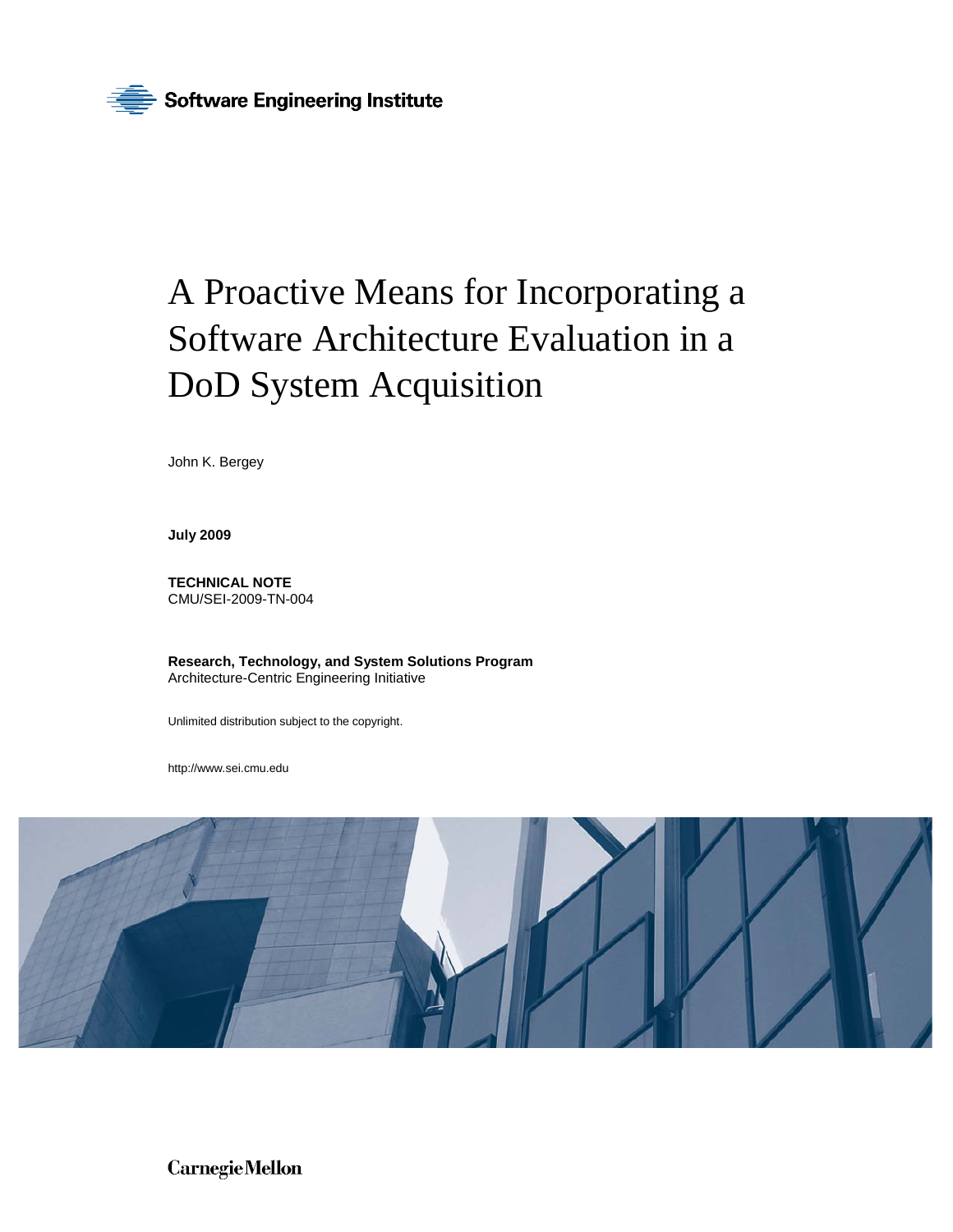This report was prepared for the

SEI Administrative Agent ESC/XPK 5 Eglin Street Hanscom AFB, MA 01731-2100

The ideas and findings in this report should not be construed as an official DoD position. It is published in the interest of scientific and technical information exchange.

This work is sponsored by the U.S. Department of Defense. The Software Engineering Institute is a federally funded research and development center sponsored by the U.S. Department of Defense.

Copyright 2009 Carnegie Mellon University.

#### NO WARRANTY

THIS CARNEGIE MELLON UNIVERSITY AND SOFTWARE ENGINEERING INSTITUTE MATERIAL IS FURNISHED ON AN "AS-IS" BASIS. CARNEGIE MELLON UNIVERSITY MAKES NO WARRANTIES OF ANY KIND, EITHER EXPRESSED OR IMPLIED, AS TO ANY MATTER INCLUDING, BUT NOT LIMITED TO, WARRANTY OF FITNESS FOR PURPOSE OR MERCHANTABILITY, EXCLUSIVITY, OR RESULTS OBTAINED FROM USE OF THE MATERIAL. CARNEGIE MELLON UNIVERSITY DOES NOT MAKE ANY WARRANTY OF ANY KIND WITH RESPECT TO FREEDOM FROM PATENT, TRADEMARK, OR COPYRIGHT INFRINGEMENT.

RFP/CONTRACT LANGUAGE AND ACQUISITION ARTIFACTS ARE PROVIDED AS EXAMPLES ONLY. THE SEI DOES NOT WARRANT THE EFFECTIVENESS OF ANY SUCH LANGUAGE OR THE ARCHITECTURE EVALUATION PLAN FOR USE IN DOD OR GOVERNMENT ACQUISITIONS. IT IS THE RESPONSIBILITY OF THE PROGRAM MANAGER AND CONTRACTING OFFICER HAVING COGNIZANCE OVER THE ACQUISITION TO DETERMINE THE APPROPRIATENESS AND/OR SUITABILITY TO A SPECIFIC ACQUISITION PROGRAM. MOREOVER, THIS REPORT DOES NOT ADDRESS OR TOUCH ON THE LEGAL TERMS AND CONDITIONS THAT ARE RELEVANT TO A SYSTEM OR SOFTWARE ACQUISITION. SUCH LEGAL TERMS AND CONDITIONS WILL HAVE TO BE APPROPRIATELY INCLUDED IN THE RFP/CONTRACT BY THE ACQUISITION ORGANIZATION IN CONCERT WITH ITS CONTRACTING OFFICER AND LEGAL STAFF.

Use of any trademarks in this report is not intended in any way to infringe on the rights of the trademark holder.

Internal use. Permission to reproduce this document and to prepare derivative works from this document for internal use is granted, provided the copyright and "No Warranty" statements are included with all reproductions and derivative works.

External use. This document may be reproduced in its entirety, without modification, and freely distributed in written or electronic form without requesting formal permission. Permission is required for any other external and/or commercial use. Requests for permission should be directed to the Software Engineering Institute at [permission@sei.cmu.edu.](mailto:permission@sei.cmu.edu) 

This work was created in the performance of Federal Government Contract Number FA8721-05-C-0003 with Carnegie Mellon University for the operation of the Software Engineering Institute, a federally funded research and development center. The Government of the United States has a royalty-free government-purpose license to use, duplicate, or disclose the work, in whole or in part and in any manner, and to have or permit others to do so, for government purposes pursuant to the copyright license under the clause at 252.227-7013.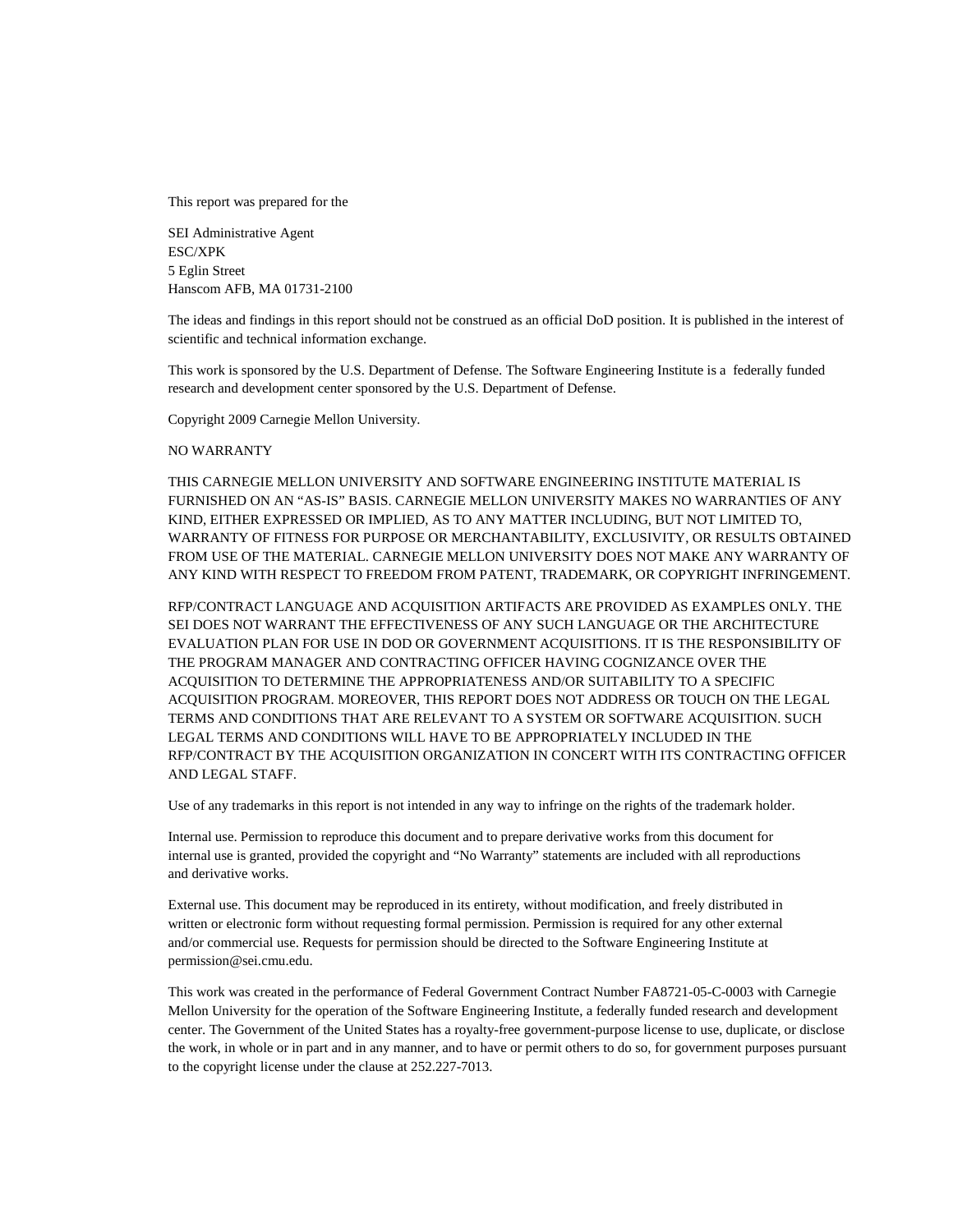## **Table of Contents**

|                   |                                                                                                       | <b>Acknowledgments</b>                                                                                                                               | vii   |
|-------------------|-------------------------------------------------------------------------------------------------------|------------------------------------------------------------------------------------------------------------------------------------------------------|-------|
|                   |                                                                                                       | <b>Executive Summary</b>                                                                                                                             | ix    |
| Abstract          |                                                                                                       |                                                                                                                                                      | хi    |
| 1                 | <b>Introduction</b>                                                                                   |                                                                                                                                                      |       |
| $\mathbf{2}$      | The Importance and Benefits of Conducting an Architecture Evaluation                                  |                                                                                                                                                      |       |
| 3                 | <b>Acquisition Considerations</b>                                                                     |                                                                                                                                                      |       |
| 4                 | An Overview of the Approach for Incorporating an Architecture Evaluation in an<br><b>RFP/Contract</b> |                                                                                                                                                      |       |
| 5                 | <b>Sample RFP/Contract Language</b>                                                                   |                                                                                                                                                      |       |
|                   | 5.1                                                                                                   | Section C: Statement of Work (SOW)                                                                                                                   | 9     |
|                   | 5.2                                                                                                   | Section L: Instructions to Offerors                                                                                                                  | 10    |
|                   | 5.3                                                                                                   | Section M: Technical Evaluation Criteria                                                                                                             | 10    |
|                   | 5.4                                                                                                   | Section J: Contract Data Requirements List (CDRL)                                                                                                    | 11    |
| 6                 |                                                                                                       | A Sample Software Architecture Evaluation Plan                                                                                                       | 13    |
|                   | 6.1                                                                                                   | A Two-Part Plan                                                                                                                                      | 13    |
|                   | 6.2                                                                                                   | First Part of the Software Architecture Evaluation Plan                                                                                              | 14    |
|                   | 6.3                                                                                                   | Second Part of the Software Architecture Evaluation Plan                                                                                             | 17    |
| $\overline{7}$    | <b>Summary</b>                                                                                        |                                                                                                                                                      | 21    |
|                   |                                                                                                       | References/Bibliography                                                                                                                              | 23    |
|                   |                                                                                                       | Appendix A Contract Data Requirements List (CDRL) and Data Item Description (DID) for a<br><b>Software Architecture Description (SWARD) Document</b> | A-1   |
| <b>Appendix B</b> |                                                                                                       | <b>Acronym List</b>                                                                                                                                  | $B-1$ |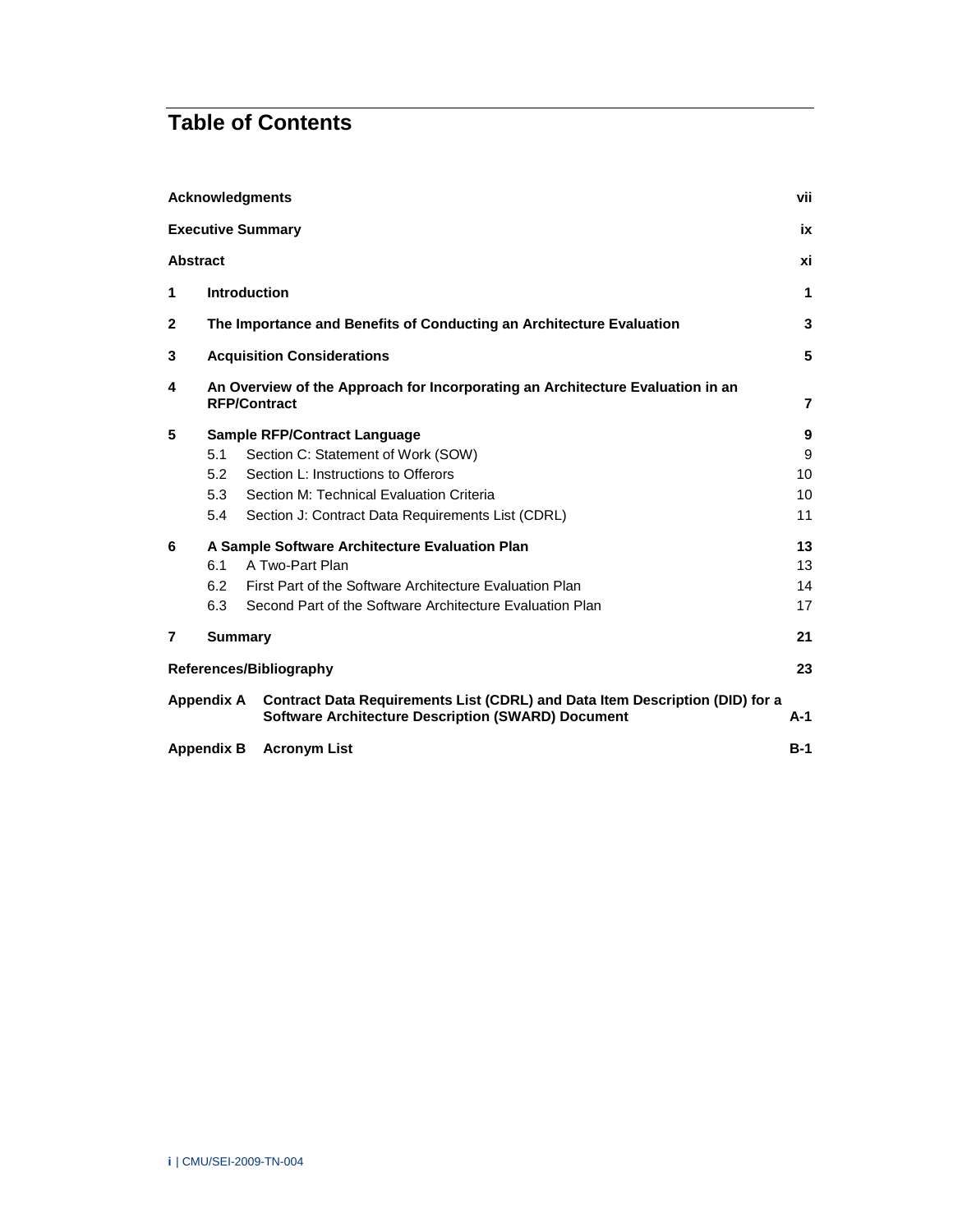ii | CMU/SEI-2009-TN-004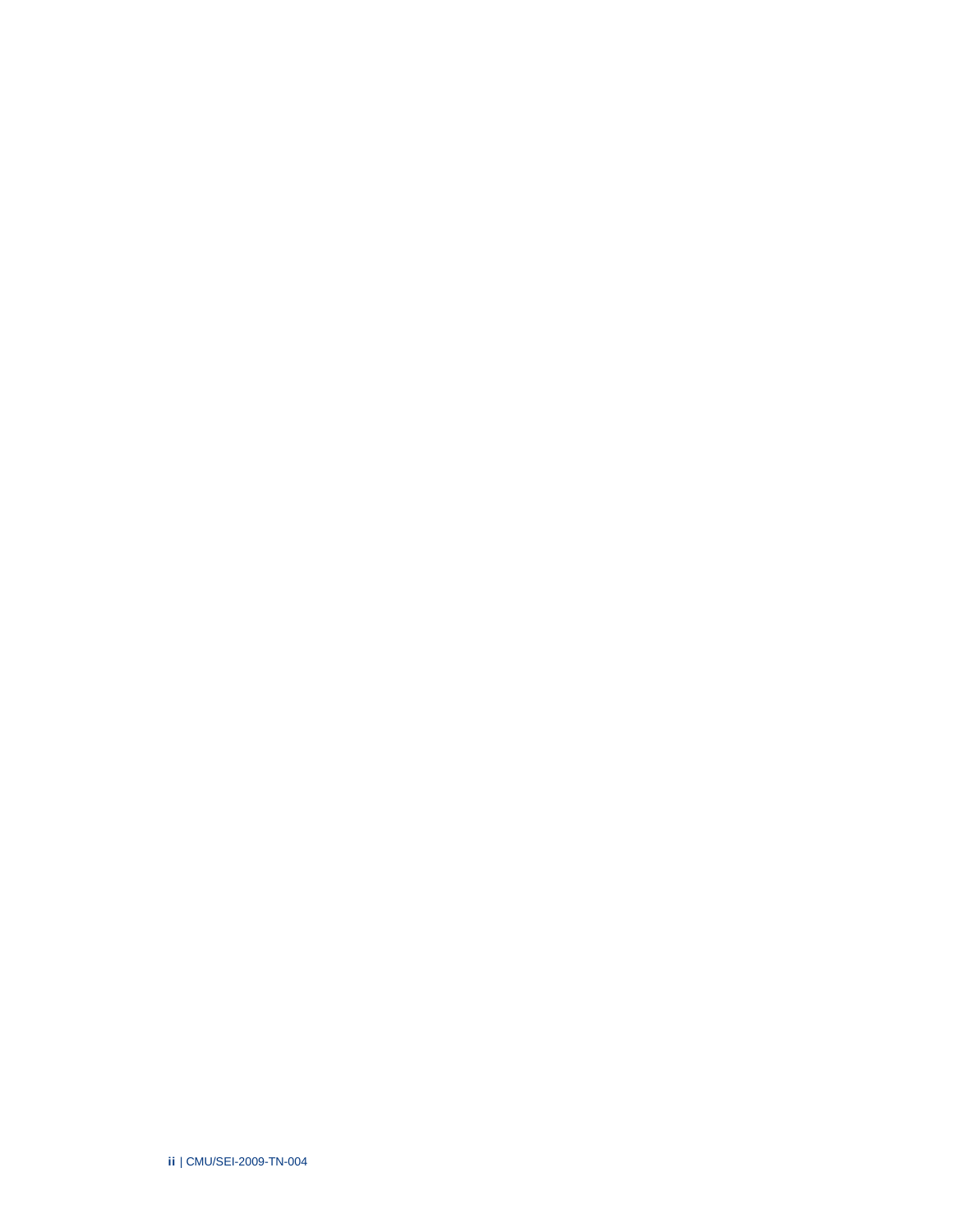## **List of Figures**

Figure 1: Proactive Approach for Incorporating a Software Architecture Evaluation in an RFP/Contract 7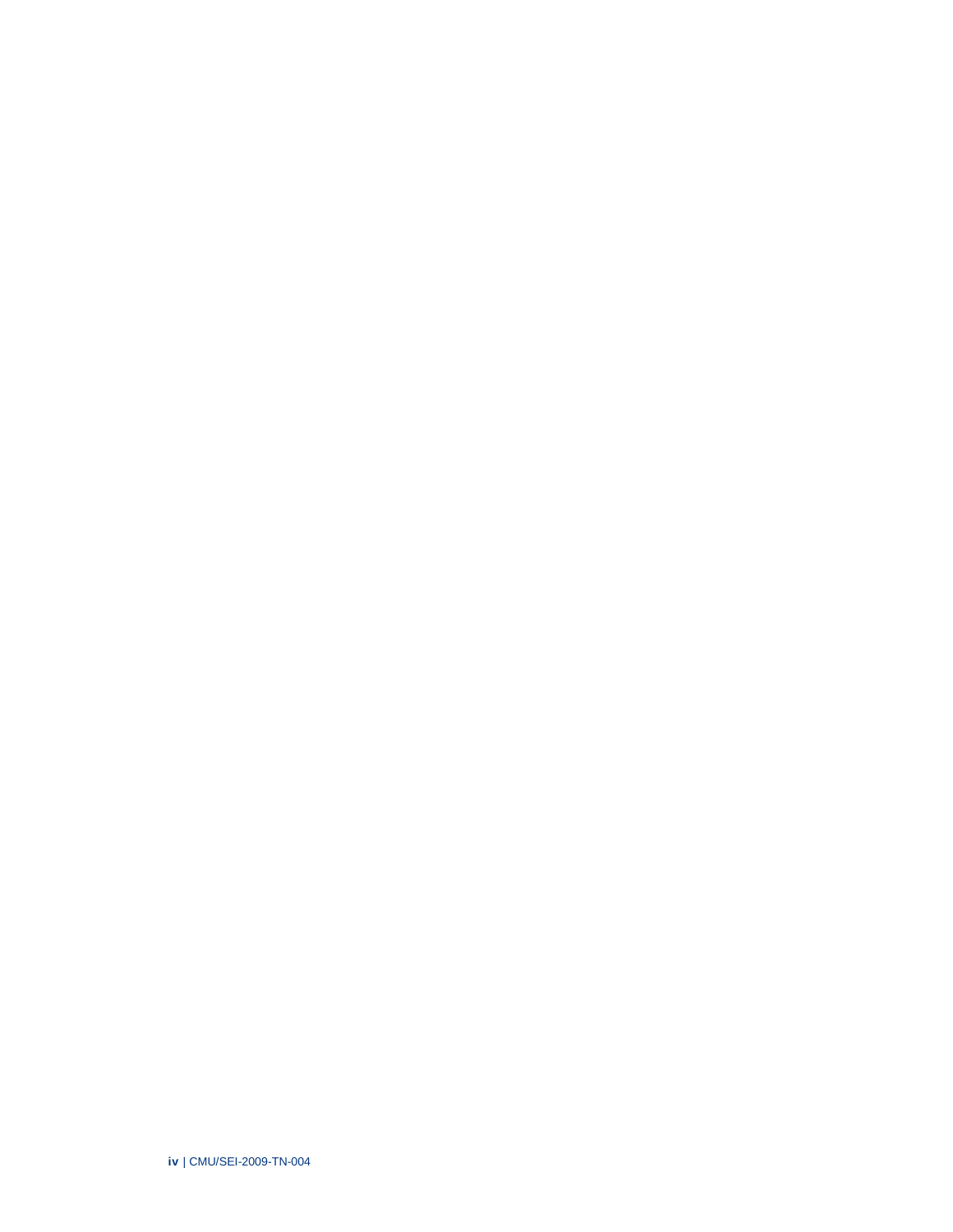## **List of Tables**

| Table 1: | Type of Information to Be Included in Related Acquisition Documents | 12 |
|----------|---------------------------------------------------------------------|----|
| Table 2: | Participation in ATAM Phases                                        | 18 |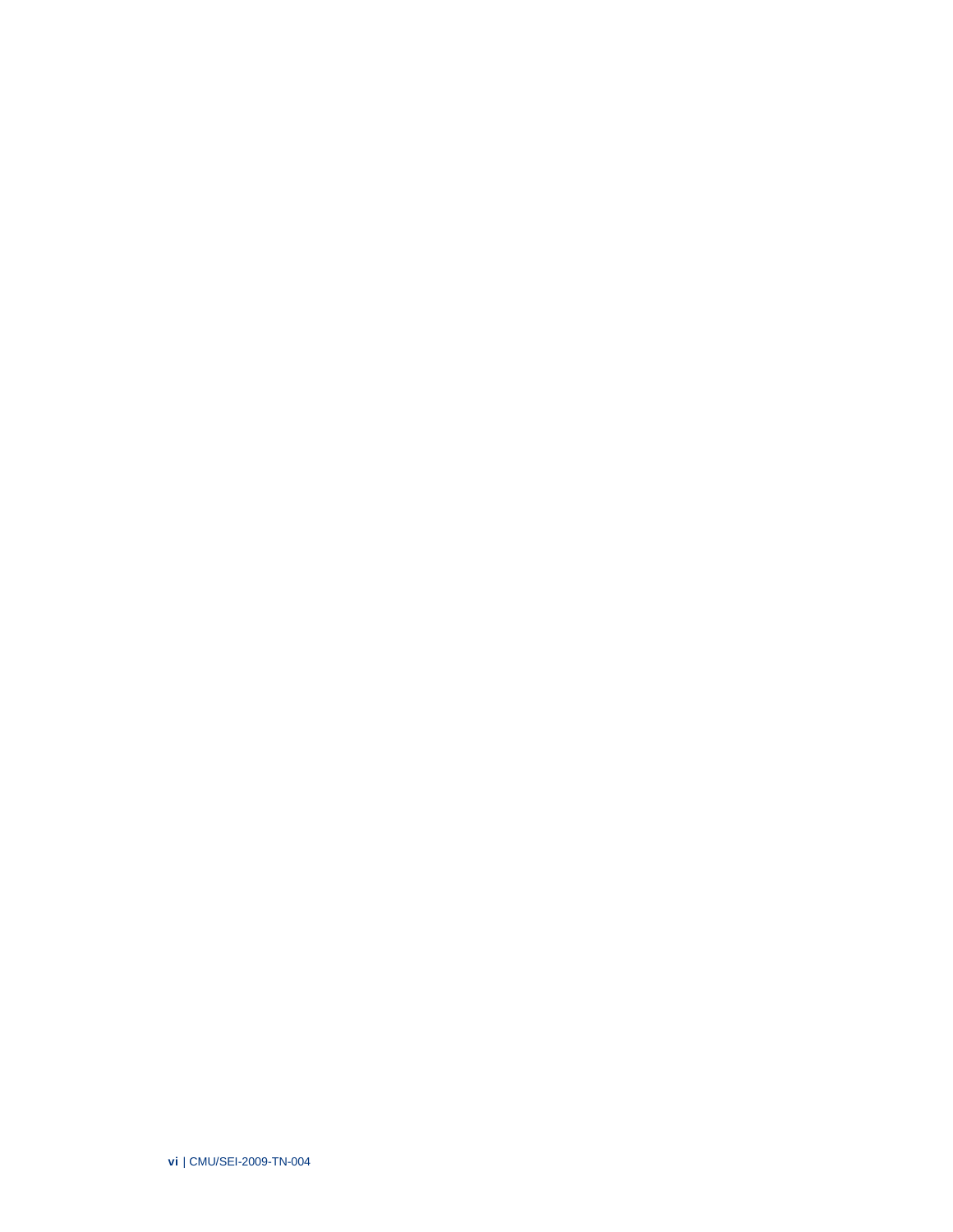## **Acknowledgments**

The author would like to thank Stephen Blanchette, Tim Morrow, Michael Gagliardi, and Mark Klein for their careful review and comments. A special thank you is owed to Tim Morrow and Mike Gagliardi for their help in creating the RFP language that was used for conducting software architecture evaluations in DoD acquisitions.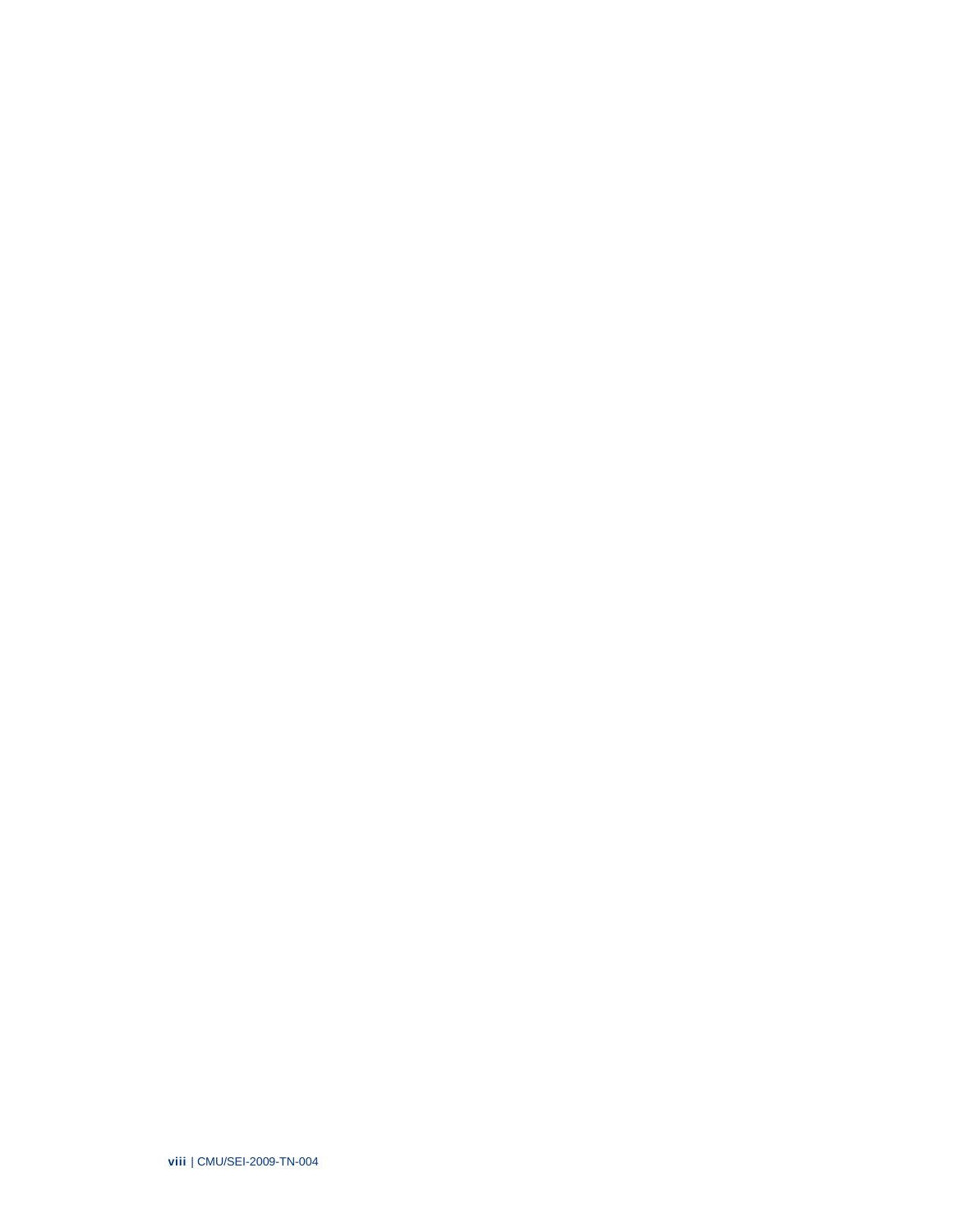## **Executive Summary**

Software plays a critical role in almost every Department of Defense (DoD) acquisition and is often cited as the reason for frequent cost overruns, schedule slippages, and quality problems. As a result, there is increased emphasis on finding effective ways for an acquisition organization to reduce risk when acquiring *software-reliant* systems. While there is no "silver bullet," an architecture-centric acquisition approach has proven to be an effective way of reducing acquisition risk [Nord 2009]. At the heart of such an approach is enabling an acquisition organization to conduct a *software architecture evaluation* in collaboration with the development contractor early in the system development cycle.

A system's software architecture should be evaluated as early as possible in the development cycle because the architecture

- is the earliest design artifact that represents the indispensable first step towards a software solution
- instantiates the design decisions that are the most profound, the hardest to change downstream, and the most critical to get right
- largely determines a system's quality attributes (e.g., performance, interoperability, security, openness, safety, and so forth)
- plays a major role in the ability of a system to satisfy its key performance parameters (KPPs) and other stakeholder-specific acquisition and mission drivers
- is amenable to evaluation and enables design risks to be discovered early so they can be mitigated in a cost-effective and timely manner, thus avoiding costly rework downstream
- is the highest level abstraction of the software's design—making it ideally suited to an acquisition organization's technical oversight and contract monitoring responsibilities in light of its limited resources
- provides the knowledge base that paves the way for analyzing design tradeoffs and predicting the impact (i.e., quality, cost, and schedule) of proposed design changes and future plans to further evolve the system

While architecture evaluation is becoming increasingly more routine in the commercial workplace, it is still far from being common practice in the  $DoD<sup>2</sup>$ . This situation may be due, in part, to a lack of understanding of what is involved in conducting an architecture evaluation, the benefits it affords, and what it takes to include it in a Request for Proposal (RFP)/contract for a system

<sup>1</sup> A *software-reliant* system is one whose behavior (e.g., functionality, performance, safety, security, interoperability, and so forth) is dependent on software in some significant way.

<sup>2</sup> One notable exception is the Army, which is spearheading an effort to have its program managers apply architecture-centric acquisition practices (and architecture evaluations in particular) in their system acquisitions. That effort is the result of Army leadership and sponsorship of the Army's Strategic Software Improvement Program (ASSIP) that has been providing training, funding, and guidance to its acquisition organizations and conducting workshops to encourage Army programs to adopt and pilot architecture-centric practices and share lessons learned.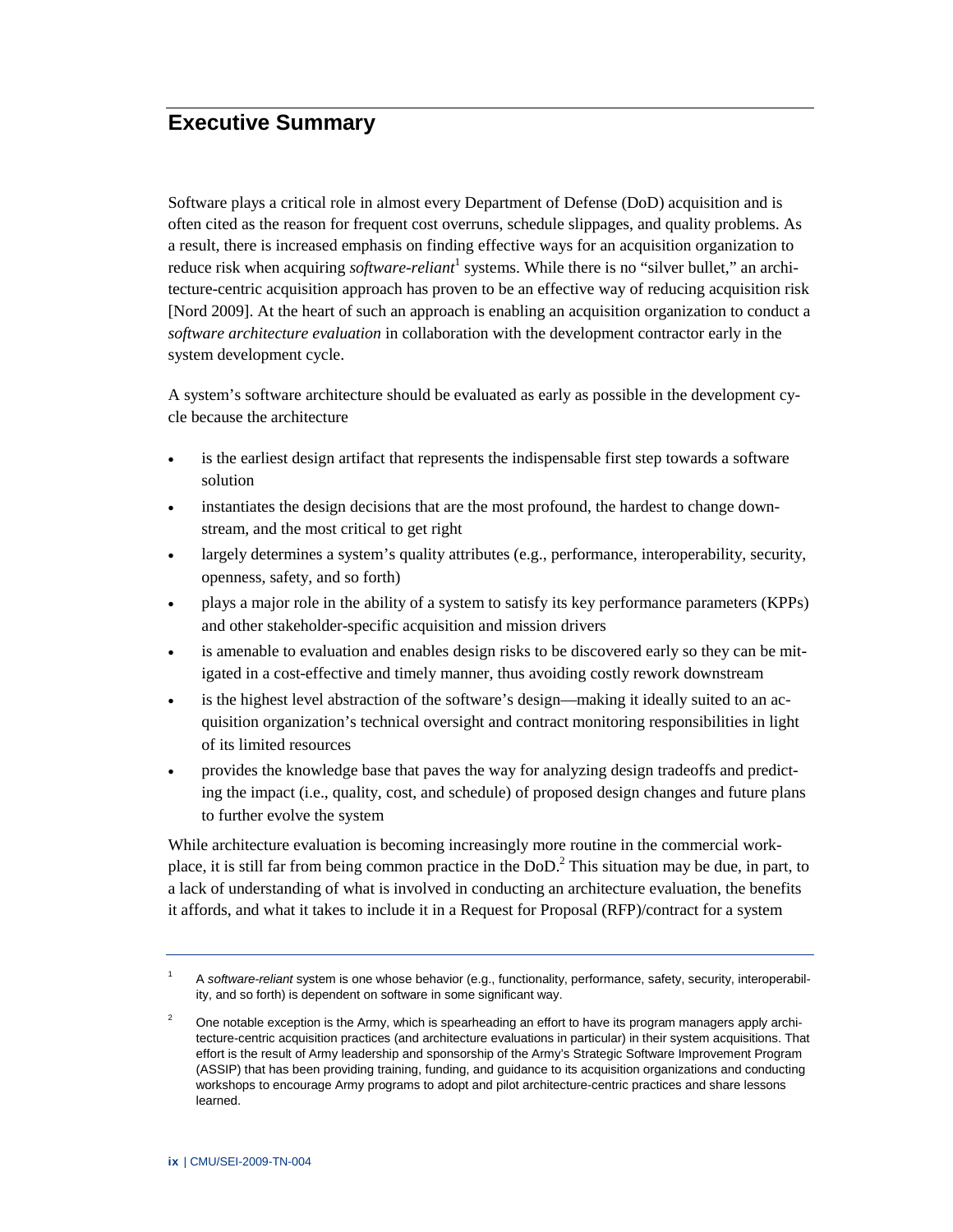acquisition. Another reason why architecture evaluation may not be routinely applied in the DoD is the mistaken notion that acquisition reform—and performance-based contracting, in particular—precludes it. This is not the case; software architecture evaluations have now been successfully (and proactively) conducted on U.S Army, U.S. Navy, and U.S. Air Force programs using the SEI Architecture Tradeoff and Analysis Method® (ATAM®). One purpose of this technical note is to increase awareness throughout the DoD of the benefits of conducting an architecture evaluation. However, the primary purpose is to provide guidance on how to contractually incorporate architecture evaluations in an acquisition. The central idea is to provide a sample Software Architecture Evaluation Plan that can be easily customized by a DoD program office for use in its own RFP and contracts.

The sample plan described in this report is proven and practical and has been successfully used in DoD acquisitions. The plan covers all aspects—that is, the "who, why, when, where, and how" of the government approach to conducting a software architecture evaluation during the contract performance phase of a DoD system acquisition. These aspects include describing the prerequisites for conducting the evaluation, the specific architecture evaluation method, how the results will be used, and the roles and responsibilities of the acquisition organization, including the architecture evaluation team, the system development contractor, and other designated stakeholders who will participate in the evaluation. Moreover, the plan is designed to be easily customizable to facilitate compatibility with the acquisition organization's terminology, acquisition practices, and planned acquisition events that would impact the timing of the event-driven software architecture evaluation. In short, the sample Software Architecture Evaluation Plan is sufficiently comprehensive to safeguard the interests of both the acquisition organization and the ultimate development contractor. An important aspect of the plan is that it provides prospective offerors (i.e., bidders) with all the information they need to "cost out" their participation in the architecture evaluation and appropriately incorporate it in their technical and cost proposals.

In summary, the sample plan provides an acquisition organization with a proactive means for incorporating an architecture evaluation in an RFP/contract to reduce software acquisition risk. And it provides potential offerors the insight they need to understand the impact of, and government's expectations for, conducting an architecture evaluation in an acquisition context.

<sup>®</sup> Architecture Tradeoff Analysis Method and ATAM are registered in the U.S. Patent and Trademark Office by Carnegie Mellon University.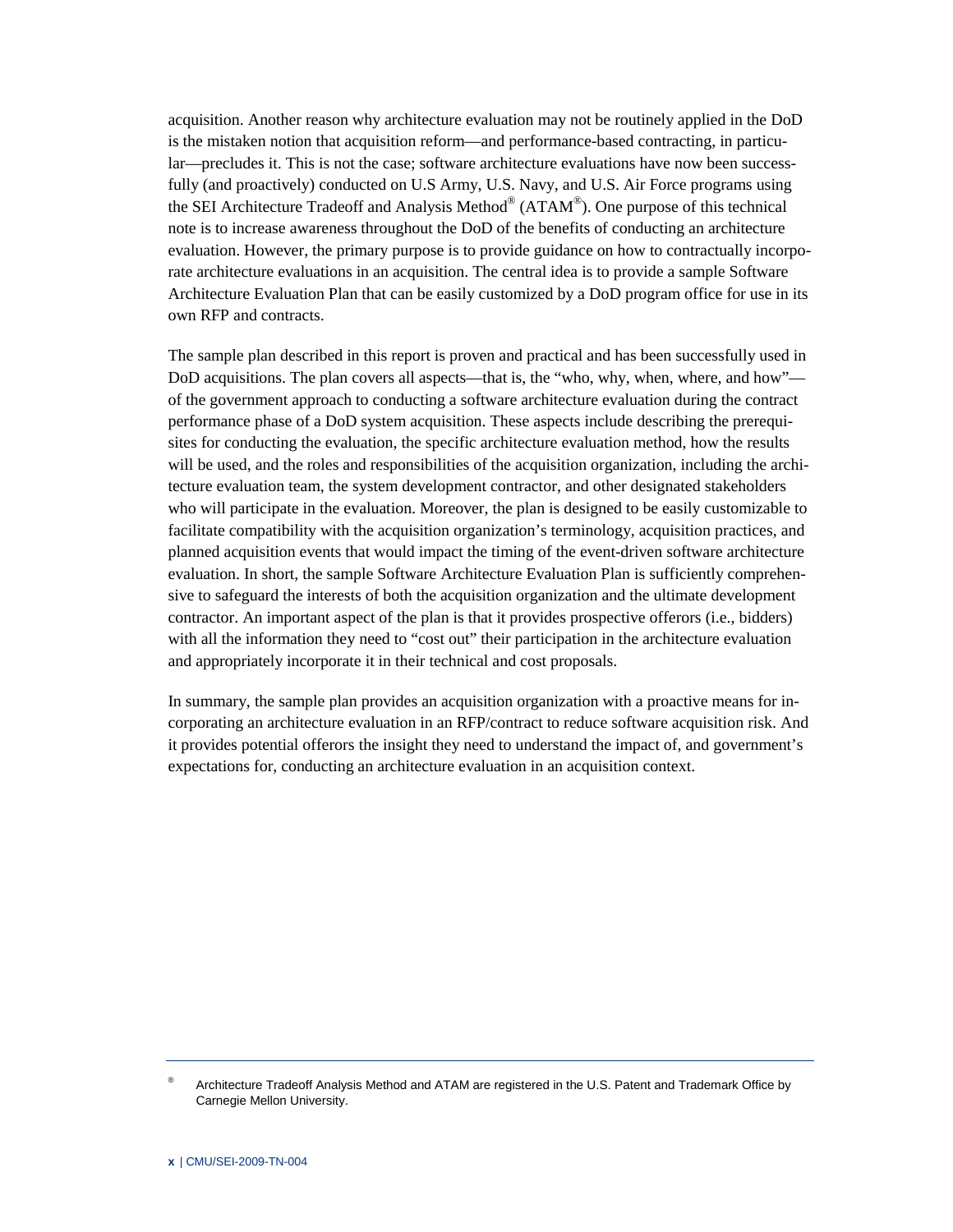### **Abstract**

Department of Defense (DoD) acquisition programs routinely acquire systems that are highly software reliant. With the increasing functionality and complexity of these systems, software problems often contribute to schedule slippages, cost overruns, and system deficiencies. As a result, DoD acquisition organizations need to take proactive measures to reduce software acquisition risk. They cannot afford to just perform perfunctory reviews during software development and wait until after system delivery to determine whether key performance parameters (KPPs) and other acquisition/mission drivers that are important to stakeholders will be achieved.

Since the architectural design of a system and its software has a major influence on whether a system achieves its KPPs (and other acquisition/mission drivers), conducting an architecture evaluation is an effective means for reducing software acquisition risk. The evaluation involves the active participation of key stakeholders and focuses on identifying risks (and overarching risk themes) that can affect the architecture's ability to accommodate the system's quality attribute requirements (e.g., performance, safety, and security). Satisfying these quality attribute requirements is key to satisfying KPPs and other stakeholder-specific acquisition/mission drivers.

This technical note describes a proactive means for incorporating such a software architecture evaluation (in collaboration with the development contractor) early in the contract performance phase of a DoD system acquisition. The proven means that is described revolves around a sample Software Architecture Evaluation Plan that a DoD program office can easily customize and use in its own Request for Proposal (RFP)/contract. The sample plan covers all aspects—that is, the "who, why, when, where, and how"—of the government's approach to conducting a software architecture evaluation during an acquisition. Moreover, this sample plan provides acquisition organizations and potential offerors with the insight needed to understand the impact of, and government's expectations for, proactively conducting a software architecture evaluation in an acquisition context.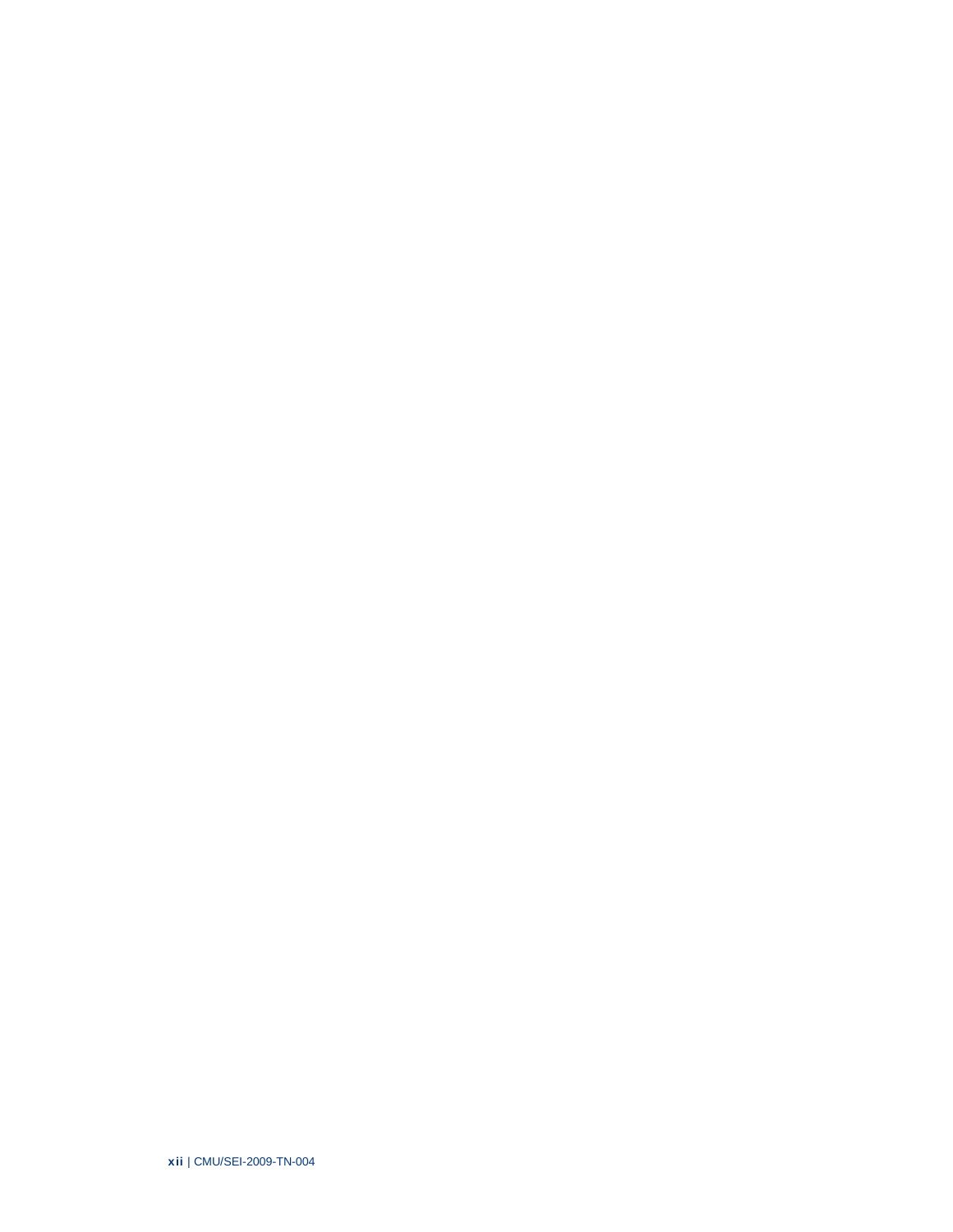### **1 Introduction**

Department of Defense (DoD) acquisition programs routinely acquire systems that are highly software reliant.<sup>3</sup> Despite the increasing size, functionality, and complexity of these systems, software is often not given the visibility and management attention it deserves. As a result, software problems are often a major contributor to schedule slippages, cost overruns, and system deficiencies. To counter this trend, DoD acquisition organizations must take proactive measures, as early as practical, to reduce software acquisition risk. They cannot afford to just perform perfunctory reviews (such as a Preliminary Design Review [PDR]or Critical Design Review [CDR]) during software development and wait until after system delivery to determine whether key performance parameters<sup>4</sup> (KPPs) and other acquisition/mission drivers that are important to stakeholders will be achieved. Fortunately, by focusing on the software architecture and quality attribute requirements,<sup>5</sup> an acquisition organization can conduct such an evaluation early in the development cycle when any needed corrective measures can still be implemented in a cost-effective and timely manner.

This technical note describes a proactive means for incorporating such a software architecture evaluation in a DoD system acquisition in collaboration with the development contractor.

The technical note consists of these sections:

- Section 2 explains the importance of conducting a software architecture evaluation and its benefits.
- Section 3 discusses some key acquisition considerations that pertain to conducting a software architecture evaluation in an acquisition context.
- Section 4 provides an overview of the approach for proactively incorporating a software architecture evaluation in a Request for Proposal (RFP)/contract.
- Section 5 describes sample RFP/contract language that must be included in the main body of the Statement of Work (SOW) and other affected sections of the RFP/contract (e.g., Sections L and M) to accommodate including an architecture evaluation. The SOW $^6$  language, in turn, references a comprehensive Software Architecture Evaluation Plan (described in Section 6) that will govern the actual conduct of the architecture evaluation and the follow-on activities.

<sup>3</sup> A *software-reliant* system is one whose behavior (e.g., functionality, performance, safety, security, interoperability, and so forth) is dependent on software in some significant way.

<sup>4</sup> KPPs are intended to capture the minimum operational effectiveness and suitability attributes needed to achieve the overall desired capabilities for a system being acquired by the DoD.

<sup>5</sup> Quality attribute requirements are synonymous with the system's nonfunctional requirements and are described in detail by Barbacci and colleagues [Barbacci 2003].

<sup>6</sup> If a Statement of Objectives (SOO) is used, a statement can be included giving notice of the government's intent to conduct a software architecture evaluation, and the sample contract language can subsequently be included in the SOW.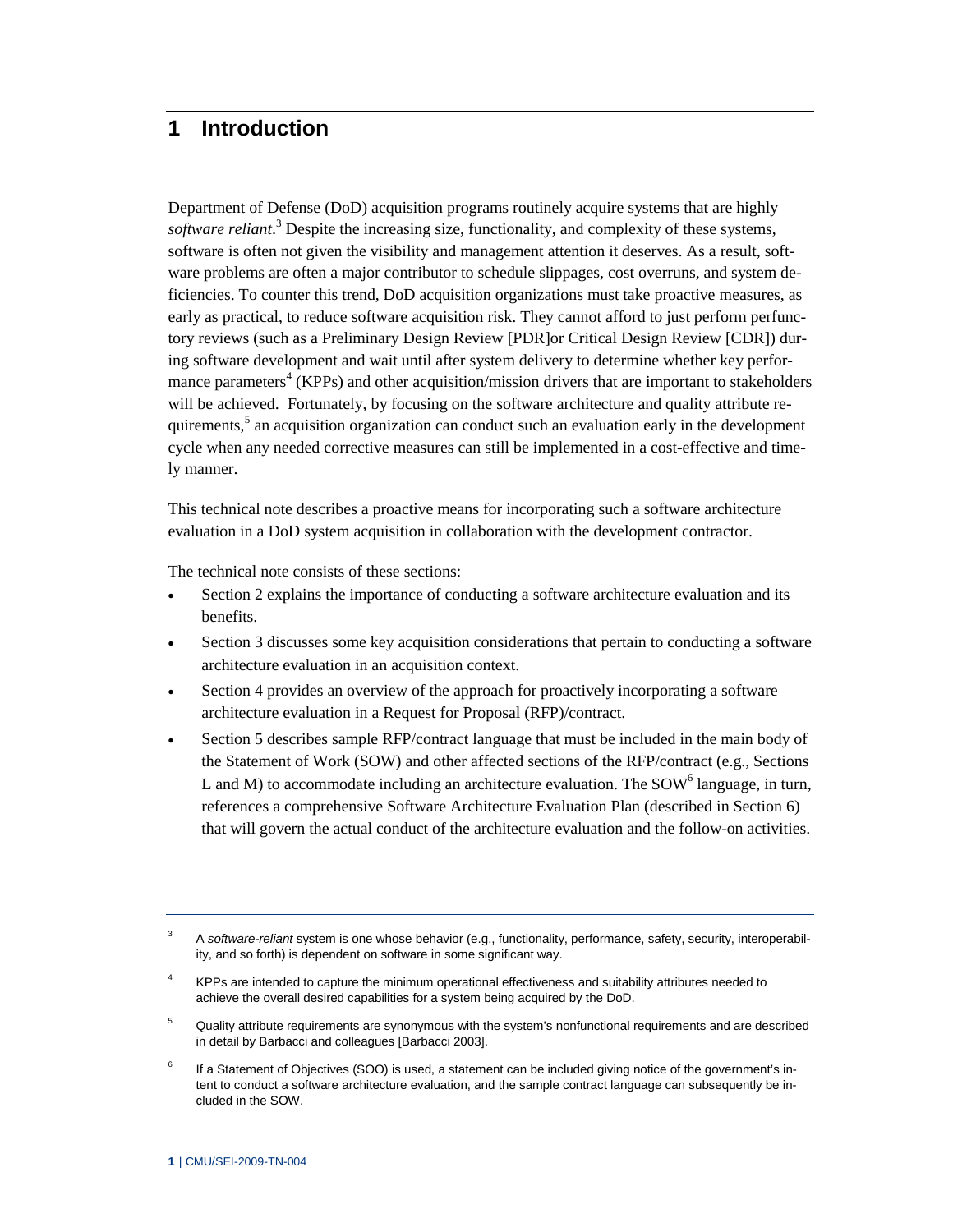- Section 6 describes the sample Software Architecture Evaluation Plan and corresponding guidance to enable an acquisition organization to customize the plan for use in its own system acquisition.
- Section 7 provides a summary.
- Two appendices include (1) information on other contractual artifacts identified in this technical note that play a role in the software architecture evaluation and (2) a list of acronyms, respectively.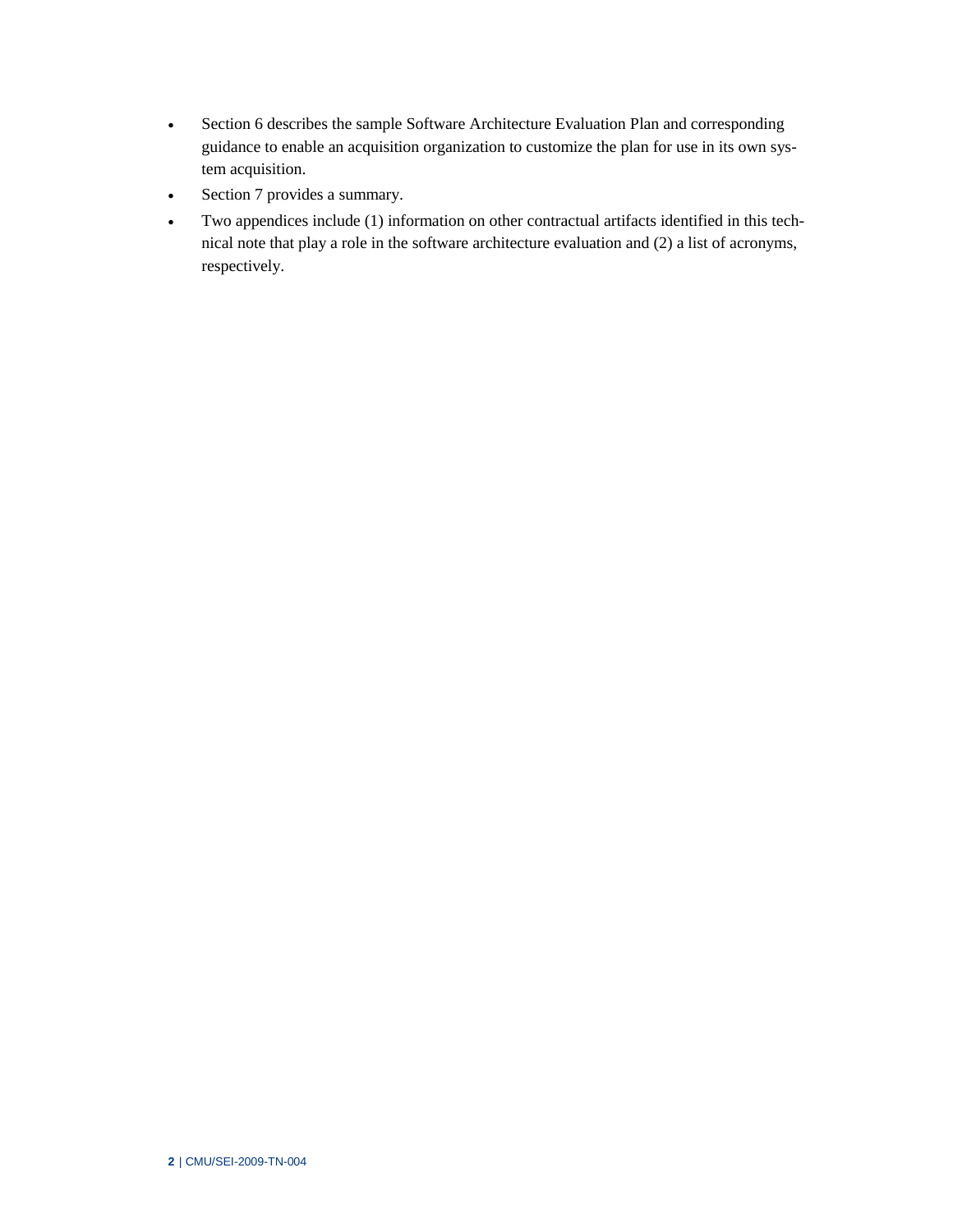## **2 The Importance and Benefits of Conducting an Architecture Evaluation**

Software plays a critical role in almost every DoD acquisition and is often cited as the reason for cost overruns, schedule slippages, and quality problems. As a result, there is increased emphasis on finding effective ways for an acquisition organization to reduce risk when acquiring softwarereliant systems. While there is no "silver bullet," an architecture-centric acquisition approach has proven to be an effective way of reducing acquisition risk [Nord 2009]. At the heart of such an approach is enabling the acquisition organization to conduct a software architecture evaluation. A prerequisite for conducting such an evaluation is acquiring a software architecture description document that appropriately describes the architecture.

The definition of a software architecture is

*The software architecture of a program or computing system is the structure or structures of the system, which comprise software elements, the externally visible properties of those elements, and the relationships among them [Bass 2003].* 

Since a system's software architecture conveys the software design decisions that are the most critical and the hardest to change downstream, the importance of evaluating the software architecture cannot be overstated. It is a proven means for identifying risks [Bass 2006]. The early identification of architectural risks plays a crucial role in uncovering potential system problems and avoiding costly rework downstream in the latter stages of software development or, worse, after the system has been delivered and deployed. Software problems resulting from poor architectural design decisions are very difficult and costly to fix if they are discovered late in the integration and test phase or after the system has been deployed.

The right software architecture paves the way for successful system development. The wrong architecture will result in a system that fails to meet critical requirements, suffers from budget and schedule overruns, and incurs high maintenance costs. As a result, evaluating the software architecture of a system as early as possible in the development cycle has proven to be an effective means of reducing software acquisition risk.

This report is based on the architecture evaluation method called the SEI Architecture Tradeoff and Analysis Method® (ATAM®) [Kazman 2000]. Two SEI case studies describe the results of using the ATAM to conduct architecture evaluations on a sophisticated DoD warfare information communications network and a wargame simulation system [Clements 2005, Jones 2001].

<sup>®</sup> Architecture Tradeoff Analysis Method and ATAM are registered in the U.S. Patent and Trademark Office by Carnegie Mellon University.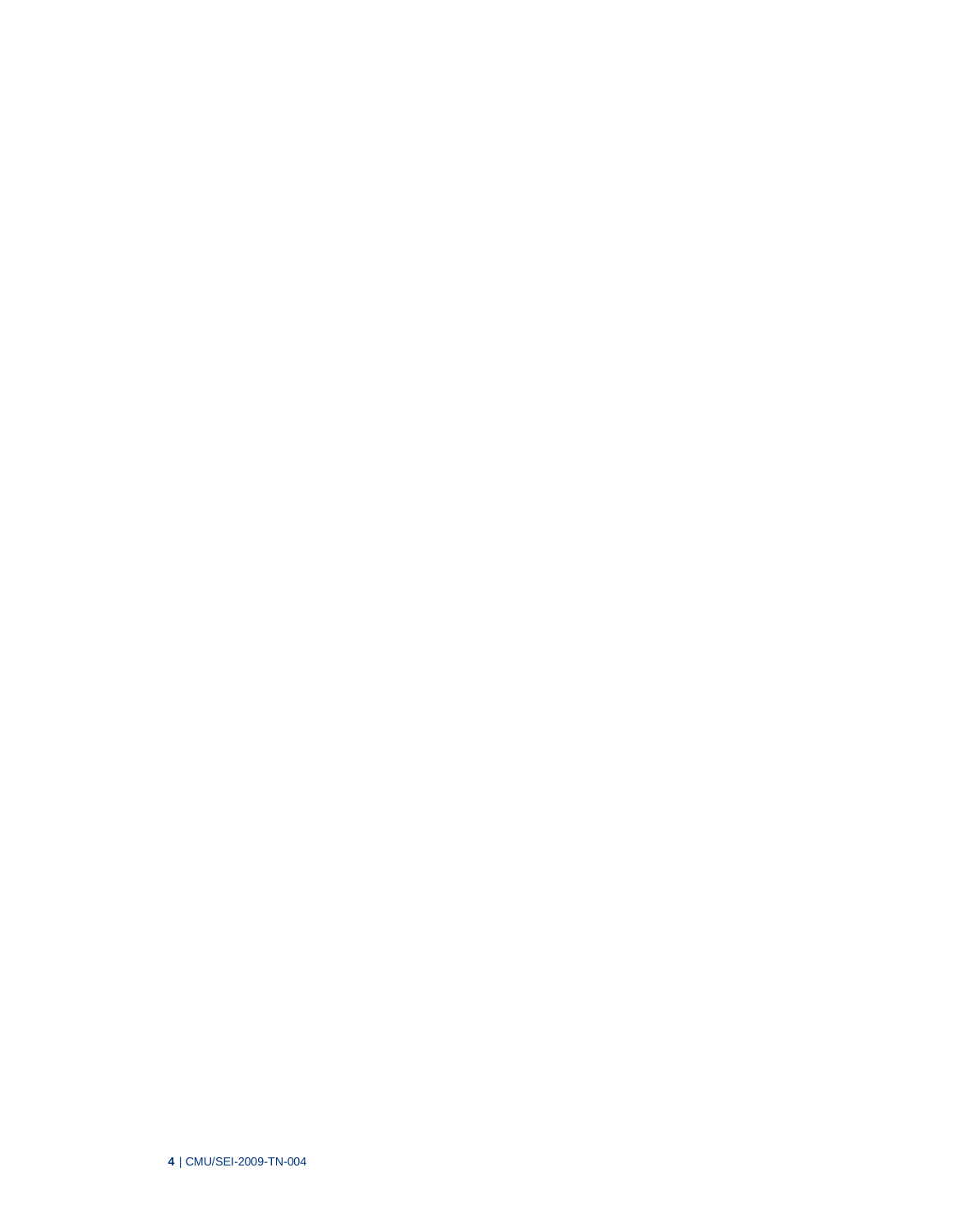## **3 Acquisition Considerations**

Despite the compelling reasons to perform a software architecture evaluation, it is not yet common practice among contractors and the DoD. However, architecture evaluation is now gaining momentum in the DoD—especially in the U.S. Army—as an effective means for reducing software acquisition risk [Blanchette 2008].

A major impediment to conducting an architecture evaluation in the DoD acquisition environment is that there is no incentive for an offeror to propose conducting an architecture evaluation on its own. If an architecture evaluation is not a requirement that applies to all offerors, an offeror could penalize itself from a cost and schedule standpoint by proposing to conduct one in its technical proposal. If an acquisition organization wants to promote such evaluations, it needs to create "a level playing field" by being proactive and including the requirement for an architecture evaluation up front in its RFP/contract.

Experience has shown that attempting to conduct an architecture evaluation reactively (i.e., opportunistically after a contract has already been awarded) is often viewed as being intrusive and disruptive from a cost, schedule, and resource perspective. And, a suitable software architecture description document with multiple views (which is a prerequisite for conducting an evaluation) is often overlooked and not a planned developmental artifact. While a major barrier has been the lack of software architecture documentation, this barrier is easily overcome by requiring that a documented software architecture be a contractual deliverable. This requirement can be very beneficial to programs, because having a documented software architecture is key to making design tradeoffs and wise decisions when it comes to understanding, changing, or upgrading a system's software and hardware.

Incorporating an architecture evaluation in a system acquisition is also dependent on having an evaluation method that is compatible with the needs of a DoD acquisition organization and having an effective means for incorporating it in an RFP/contract. We explored these strategies for incorporating an architecture evaluation in an acquisition:

- Let each offeror propose its own evaluation method in its technical proposal.
- Let the acquisition organization and the winning contractor collaboratively choose an evaluation method after the contract is awarded.
- Let the government specify a common evaluation method up front in the RFP/contract—and use it across programs.

The primary problem with the first strategy is that the offerors are likely to propose their own unique or proprietary evaluation method that is used within their organization. That would require the acquisition organization to be prepared to analyze the pros and cons of each proposed method (a time-consuming task), decide how to determine the acceptability of methods, and deal with results that could differ widely from one offeror to another. In addition, the acquisition organization would need to develop or retain personnel with experience using the method. Since the second strategy is dependent on who wins the contract, the schedule, cost, and resource requirements would not be known until after the contract is signed, which is problematic from a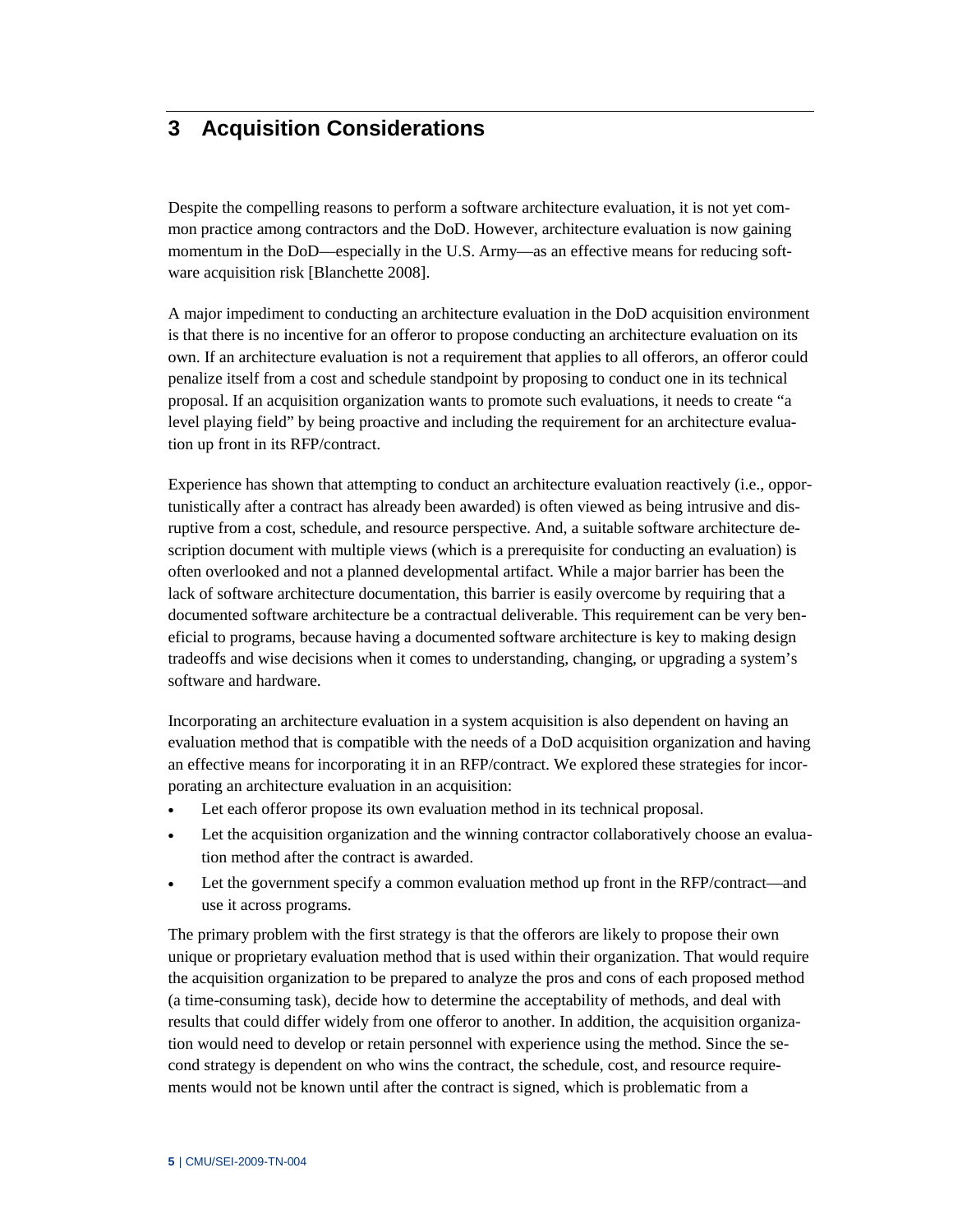contracting standpoint. Moreover, there are no guarantees that the selected methods are effective, and suitable documentation and training may not be available.

The benefit of the third strategy—the government being proactive and specifying the evaluation method—is that the "who, why, when, where, and how" of an architecture evaluation can be completely described up front in the RFP/contract, which ensures a level playing field for all offerors. We have used the ATAM as the prescribed evaluation method with the end result that

- All parties will have a common understanding of what is required, and the roles and responsibilities of the acquisition organization and system developer will be delineated in the contract and will not need to be negotiated downstream.
- The cost and schedule for conducting the architecture evaluation can be determined and included in the offerors' technical and cost proposals and will be evaluated during source selection when the government still has maximum leverage.
- A software architecture description document, which is a prerequisite for conducting an architecture evaluation, will be a required contractual deliverable and will not have to be developed "after the fact" at an additional (and potentially prohibitive) cost.
- The system developer will be responsible for integrating the architecture evaluation with its Project Management Plan (PMP), Integrated Master Schedule (IMS), Software Development Plan (SDP), and Risk Management Plan (RMP) from the outset.
- The contract will specify how the results of the architecture evaluation are to be used and that the system developer will be responsible for creating a risk mitigation plan (following the architecture evaluation) that must be submitted to the acquisition organization for review and approval in accordance with the program's standard design review process.
- Use of a common evaluation method (i.e., the ATAM) will make training transferable across programs and produce predictable results that will enable lessons learned to be shared among programs and used as the basis for implementing incremental improvements that can benefit all participating programs and acquisition organizations.

The real significance of the factors listed above is that they all play a contributing role in ensuring that an acquisition organization will realize the "maximum payoff" when conducting an architecture evaluation:

- The acquisition organization will be able to identify architectural risks early in the development cycle when they can be mitigated more easily.
- The affected supplier will have all the requisite information needed to appropriately integrate the evaluation into its technical and cost proposals.
- These considerations will tend to motivate the supplier to judiciously develop the architecture from the outset.

The strategy that was chosen is ideally suited to a proactive approach. In contrast, in a reactive approach, when an architecture evaluation is conducted opportunistically, all the factors governing the evaluation have to be painstakingly negotiated. As a result, the outcome is less predictable and less likely to meet stakeholders' expectations.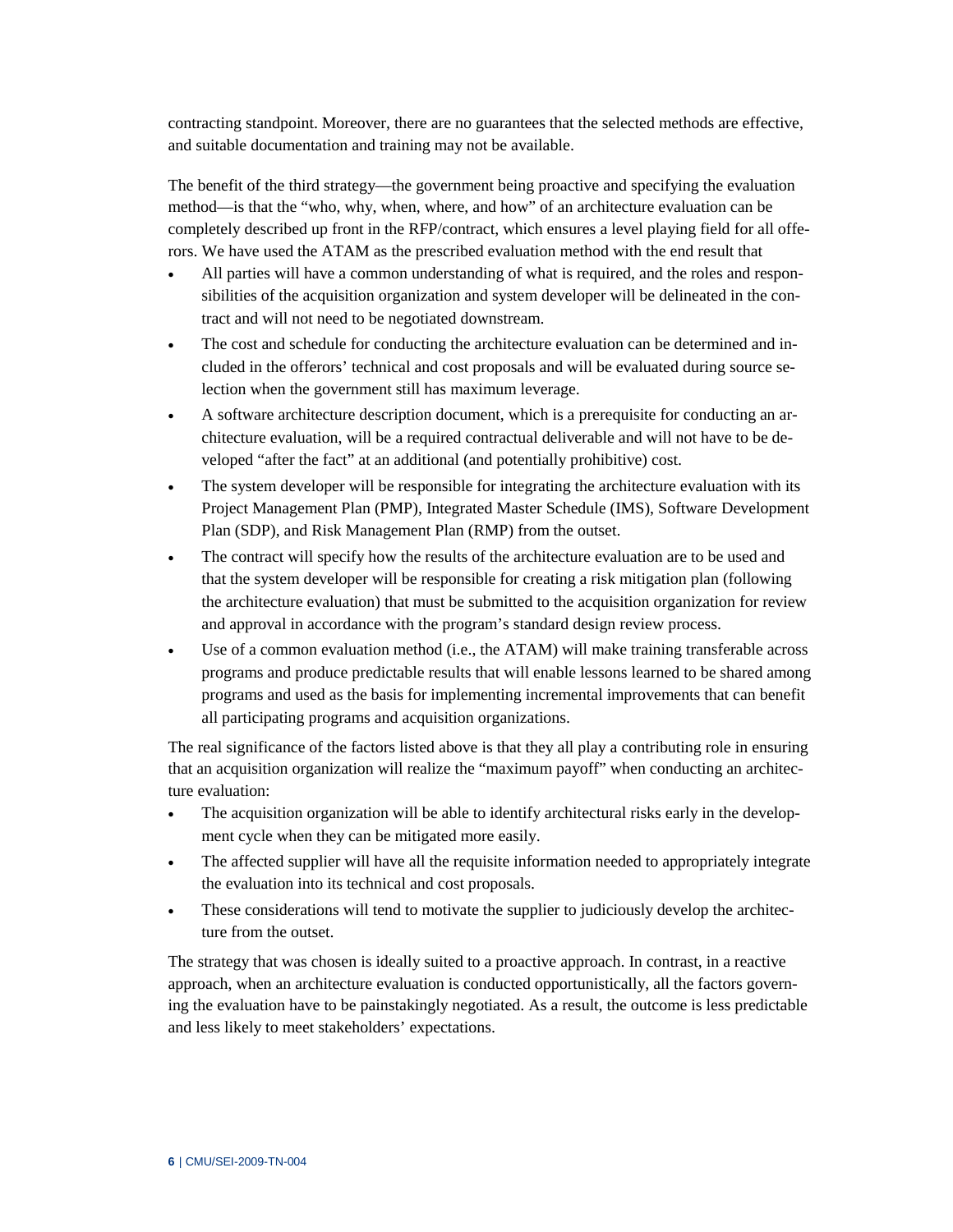### **4 An Overview of the Approach for Incorporating an Architecture Evaluation in an RFP/Contract**

The proactive approach (shown in Figure 1) for incorporating an architecture evaluation (which is described in this technical note) revolves around a sample Software Architecture Evaluation Plan that a program office or acquisition organization can customize for its own use. This sample plan, which is fully described in Section 6, is a practical and proven plan for conducting a software architecture evaluation in collaboration with the system development contractor during the contract performance phase of a DoD system acquisition. It has been successfully used to incorporate a software architecture evaluation into U.S. Army, U.S. Navy, and U.S. Air Force acquisitions. The plan has intentionally been written so a DoD program office or acquisition organization can easily customize it and include it in an RFP/contract. The plan covers all the details—the "who, why, when, where, and how"—of how the architecture evaluation is to be conducted to ensure that all offerors have a common understanding of what is required and what the government's expectations are.



*Figure 1: Proactive Approach for Incorporating a Software Architecture Evaluation in an RFP/Contract* 

Figure 1 shows the main elements of the approach in relation to a traditional DoD contractual timeline that serves as an acquisition point of reference. The timeline depicts typical acquisition events, such as source selection, contract award, and a PDR, superimposed on a set of representative development activities ranging from requirements elaboration through implementation. These events and activities set the contractual context for scheduling and integrating an architecture evaluation in a DoD acquisition. The development activities that are shown are just representative and are not intended to imply, or necessitate, a waterfall approach. The evaluation approach being described is compatible with any software development methodology, because it is event driven.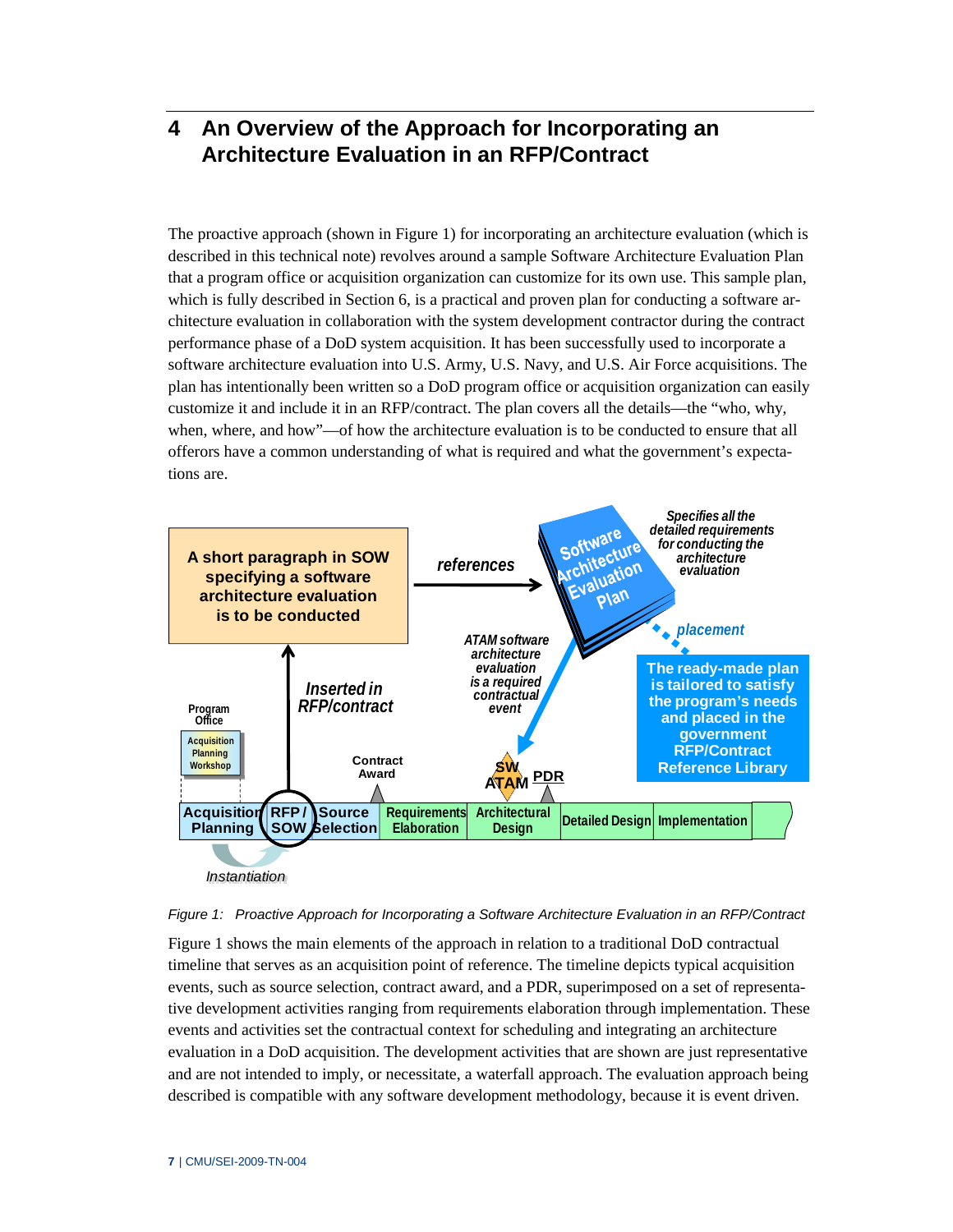Ideally, the architecture evaluation should take place prior to the PDR, which is a traditional DoD acquisition event prescribed by DoD 5000 acquisition policy [DoD 2008]. This recommended timing enables the architecture evaluation results to be available as input to the PDR, thus making the PDR discussions less perfunctory and more meaningful: the system development contractor can present its analysis of architectural risks (discovered during the architecture evaluation) and discuss its plans for mitigating them. The evaluation is conducted by a team that has been commissioned by the acquisition organization and trained<sup>7</sup> to conduct the evaluation. An acquisition organization should consider enabling a representative of the system development contractor to also serve on the evaluation team, if the representative meets the requirements to become an evaluator. The architecture evaluation plan described in this report provides such an option.

A Software Architecture Integrated Product Team (SA-IPT),<sup>8</sup> which is appointed by the program office, is responsible for overseeing and managing the results of the software architecture evaluation and determining what follow-on action is required by the acquisition organization and the system development contractor.

Incorporating an architecture evaluation into an RFP/contract using this approach involves four basic actions, all of which are described in detail in Section 6:

- 1. Customize the Software Architecture Evaluation Plan in accordance with the instructions and guidance prescribed in Section 7, so it is compatible with the acquisition organization's terminology, acquisition practices, and contractually planned events.
- 2. Include the plan in the acquisition organization's government reference library (or its equivalent) that is the designated repository for all the documents referenced in the RFP/contract.
- 3. Include a short paragraph in the SOW (as prescribed in Section 6.1) to specify that an architecture evaluation is to be conducted in accordance with the plan included in the government's reference library.
- 4. Include the appropriate language (recommended in Section 6) in the following RFP sections to ensure that the system development contractor includes the software architecture evaluation as an integral part of its software development approach:
	- − Section C (Instructions to Offerors)
	- − Section M (Technical Evaluation Criteria)
	- Section J (Contract Deliverables)

The importance of placing the plan in the acquisition organization's government reference library is that offerors will then be able to access it and have time to analyze it. As a result, they can integrate it appropriately into their technical and cost proposals.

<sup>7</sup> In evaluations using the ATAM, the team would consist of an SEI-certified ATAM Leader and two or three SEIauthorized ATAM Evaluators. The SEI's publically available ATAM certificate and certification programs, which are described on the SEI's website [\(http://www.sei.cmu.edu/\), qu](http://www.sei.cmu.edu/)alify individuals to participate in or lead SEIauthorized ATAM evaluations. These programs allow representatives of the acquisition organization and system development contractor to qualify as ATAM Evaluators and even ATAM Leaders in some cases.

<sup>8</sup> Alternatively, this could be the IPT responsible for software development or an ad hoc Software Architecture Working Group (SAWG). Assigning responsibility to a different team or group only requires changing the name of the SA-IPT, accordingly, in the Software Architecture Evaluation Plan described in Section 6.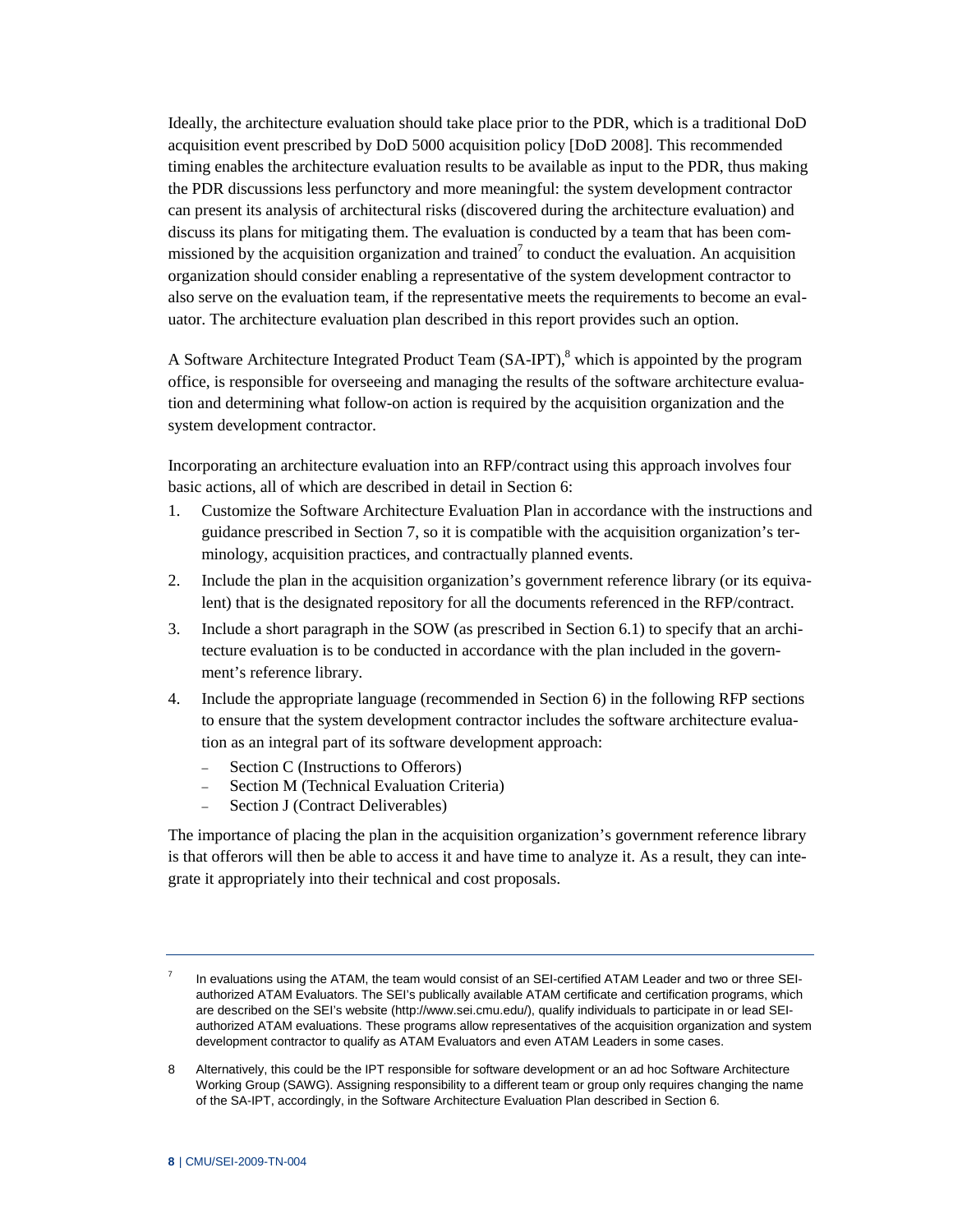## **5 Sample RFP/Contract Language**

The sample language that needs to be included in the RFP/contract to fully integrate the prescribed architecture evaluation (and follow-on activities) in a system or software acquisition is described in the following sections, which correspond to the major sections of an RFP/contract. The sample RFP/contract language that is provided has been used in actual DoD acquisitions but may need to be customized to comply with local contracting requirements and policies as well as program-specific requirements.<sup>9</sup> The purpose of this contract language is to

- specify the contractual requirements needed to ensure that the software architecture evaluation is applied properly in the DoD/government acquisition environment
- provide a common and equitable basis to enable all potential offerors to appropriately respond and cost out their involvement in the software architecture evaluation

The same language can be used for a competitive or sole-source acquisition, as long as the architecture evaluation is conducted after contract award rather than during source selection. If a program office wants to explore conducting an architecture evaluation during source selection or make significant changes to the plan, an acquisition planning workshop<sup>10</sup> should be held first to ensure that the ramifications of doing so are fully understood.

#### **5.1 Section C: Statement of Work (SOW)**

The following language (which appears in a shaded box) is the primary text that an acquisition organization needs to include in the SOW.

#### **Software Architecture Evaluation**

As a software acquisition risk reduction measure, the contractor shall participate in and actively support a collaborative evaluation of the *<System\_Name>* software architecture that is to be led by an evaluation team commissioned by the *<Program\_Name>* acquisition office. The architecture evaluation shall be conducted prior to the Preliminary Design Review<sup>11</sup> (PDR) in accordance with the *<System\_Name> Software Architecture Evaluation Plan* (<document identifier>).

- $10$  An acquisition planning workshop is a one-to-two day engagement that is facilitated by the SEI to assist a DoD organization with its acquisition challenges and explore ways to adopt an architecture-centric approach in order to reduce risk.
- 11 Or a comparable event-driven activity that occurs *before* the software architectural design is approved and detailed design takes place.

<sup>9</sup> RFP/contract language and acquisition artifacts are provided as examples only. The SEI does not warrant the effectiveness of any such language or the architecture evaluation plan for use in DoD or government acquisitions. It is the responsibility of the program manager and contracting officer having cognizance over the acquisition to determine the appropriateness and/or suitability to a specific acquisition program. Moreover, this report does not address or touch on the legal terms and conditions that are relevant to a system or software acquisition. Such legal terms and conditions will have to be appropriately included in the RFP/contract by the acquisition organization in concert with its contracting officer and legal staff.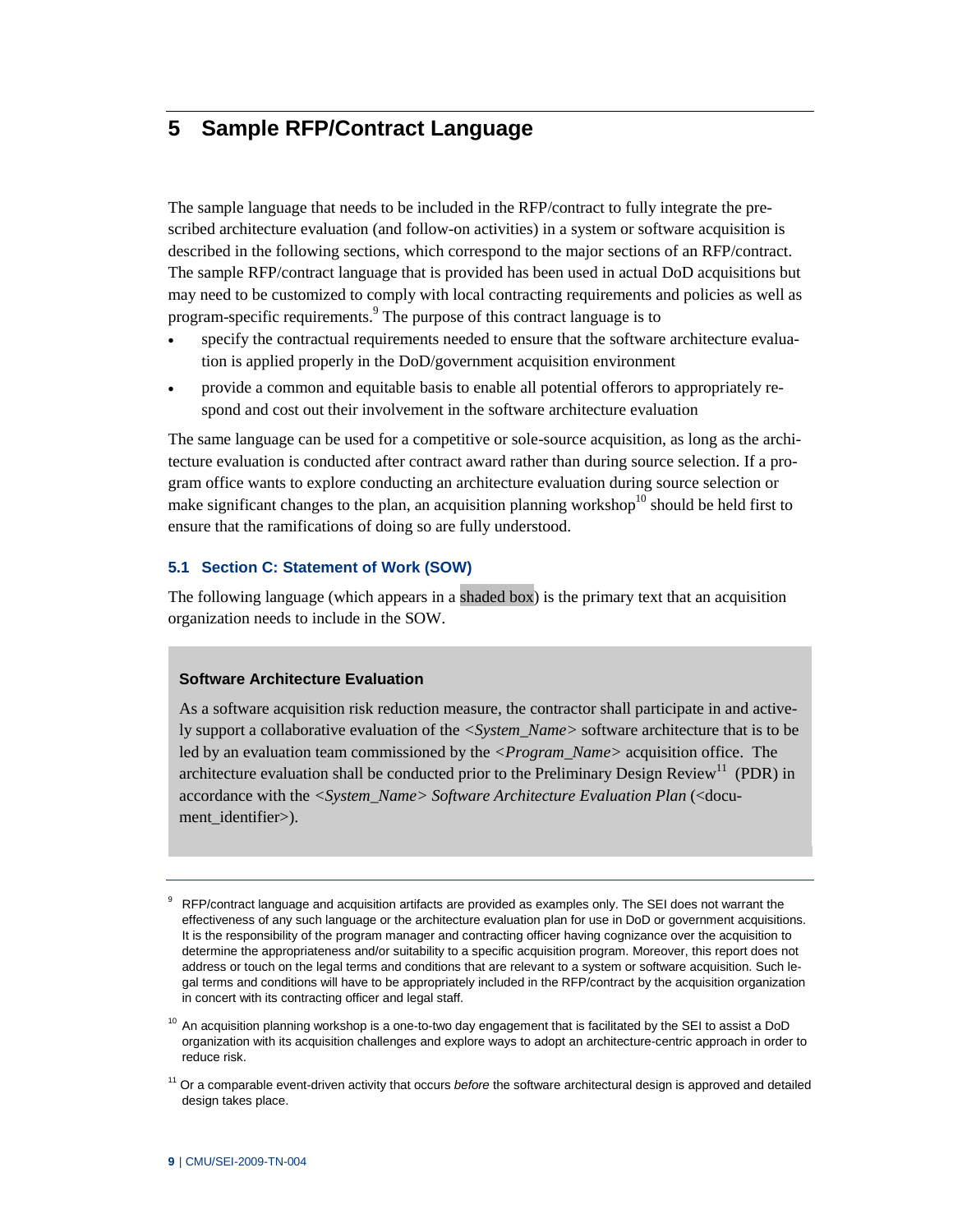An acquisition organization only needs to fill in the <text.delimited.by.arrows> appropriately. The specific factors governing how, where, why, and when the evaluation is to be conducted are fully described in the government-provided Software Architecture Evaluation Plan that will reside in the acquisition organization's RFP reference library/repository. The plan also specifies the activities the acquisition organization, evaluation team, and development contractor are responsible for after the evaluation.

The only other contract language (shaded box) that needs to be included in the SOW is the following statement:

The contractor shall produce, update, and maintain a <*System\_Name*> *Software Architecture Description* (SWARD) document using the contractor's configuration management control system and deliver the SWARD document in accordance with <SWARD\_CDRL\_Identifier>.

The language above (or its equivalent) is required, because a documented software architecture is a prerequisite for conducting an architecture evaluation and needs to be a contractual deliverable. The Contract Data Requirements List (CDRL) for the SWARD document should also specify that a preliminary version of the software architecture description document is to be delivered, so a determination can be made as to whether the architecture is being suitably<sup>12</sup> documented. Otherwise, if changes were needed and they were not discovered until Phase 0 of the ATAM, the schedule could be adversely impacted. A sample CDRL for the software architecture description document is provided in Appendix A.

#### **5.2 Section L: Instructions to Offerors**

The following language (shaded box) should be included in Section L of the RFP, which provides instructions to an offeror with regard to what is to be included in its technical proposal.

The offeror is to provide a summary description of its involvement in the software architecture evaluation and describe how the evaluation will be integrated into the offeror's management and development practices. Particular emphasis should be given to how the architecture evaluation results (i.e., discovered risks and risk themes) will be integrated with the offeror's risk management (and mitigation) process. The offeror shall also include, as appropriate, any activities or considerations related to the software architecture evaluation in its Project Management Plan (PMP), Integrated Master Schedule (IMS), Risk Management Plan (RMP), and Software Development Plan (SDP) or their equivalent.

#### **5.3 Section M: Technical Evaluation Criteria**

Since technical proposals are evaluated based on the technical evaluation factors (and subfactors) specified in Section M, there should be some linkage between what the SOW and Section L re-

 $12$  Section 6, which describes the software architecture evaluation method, includes an initial evaluation activity (i.e., Phase 0) to ensure that the software architecture has been suitably documented prior to conducting Phase 1 of the ATAM.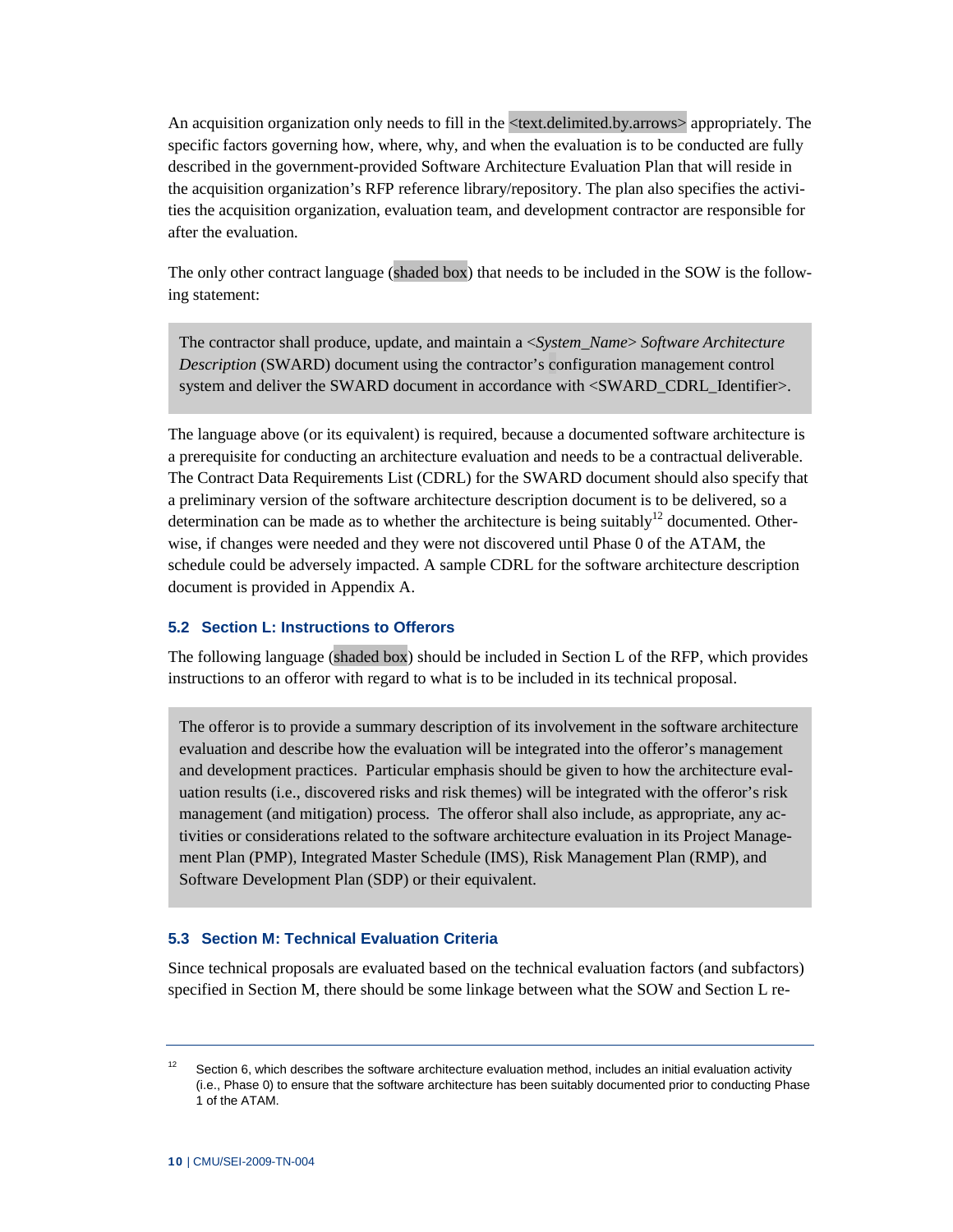quire and the factors in Section M in order to evaluate what an offeror proposes in its technical proposal with respect to the software architecture evaluation.

The existing set of evaluation factors and subfactors (and corresponding evaluation criteria) that the acquisition organization intends to use has to first be disclosed and understood before a determination can be made as to whether  $(1)$  another evaluation subfactor needs to be added,  $(2)$  an existing one needs to be modified, or (3) the current set is sufficient.

An example of an appropriate evaluation subfactor that would cover an architecture evaluation is "Risk Management." And an example of the corresponding evaluation criteria would be "adequacy of response," which is defined as the extent to which the proposed approach is *complete* and demonstrates an *understanding* of the requirements. In turn, *completeness* is defined as the extent to which the proposal describes approaches that address all requirements and associated risks; describes means for resolution of the risks; and includes sufficient, substantive information to convey to the evaluator a clear and accurate description of the approaches and how the requirements are to be satisfied. *Understanding* of requirements is defined as the extent to which the approach demonstrates an accurate comprehension of the specified requirements, the intended mission environment, and program goals.

The objective in Section M is to insure that the set of evaluation subfactors (and corresponding criteria) is sufficient to evaluate whether the offeror understands the software architecture evaluation approach and has appropriately integrated it with the offeror's management and development practices. In other words, to evaluate whether an offeror understands what the architecture evaluation entails and appropriately integrates it with its system and software development practices. In particular, the source selection team should evaluate how each offeror plans to manage and mitigate any discovered risks, handle risk themes, and manage the impact on KPPs and business (i.e., acquisition) and mission drivers.

A Technical Interchange Meeting (TIM) is usually held with key acquisition office stakeholders and decision makers, so appropriate language can be drafted for Section M commensurate with the program's specific needs and elaboration of its high-level evaluation factors and subfactors.

#### **5.4 Section J: Contract Data Requirements List (CDRL)**

Since a software architecture description document is a prerequisite for conducting an architecture evaluation, it must be a contractual deliverable included in the CDRL. The CDRL also needs to include an appropriate Data Item Description (DID) to specify the requirements for the software architecture description document that the system developer will be responsible for developing and delivering to the government. Appendix A includes a sample CDRL and DID for a SWARD document.

Some traditional acquisition documents are potentially affected when a program office decides to conduct an architecture evaluation. For example, if the acquisition office is going to require a System Engineering Management Plan (SEMP), Risk Management Plan (RMP), Software Development Plan (SDP), or a Software Test Plan (STP), or their equivalent, as deliverables, the acquisition office should consider including appropriate language in the CDRL/DID to specify what additional information (related to the software architecture evaluation) should be included in those deliverables. On the other hand, if the acquisition organization is going to develop some of the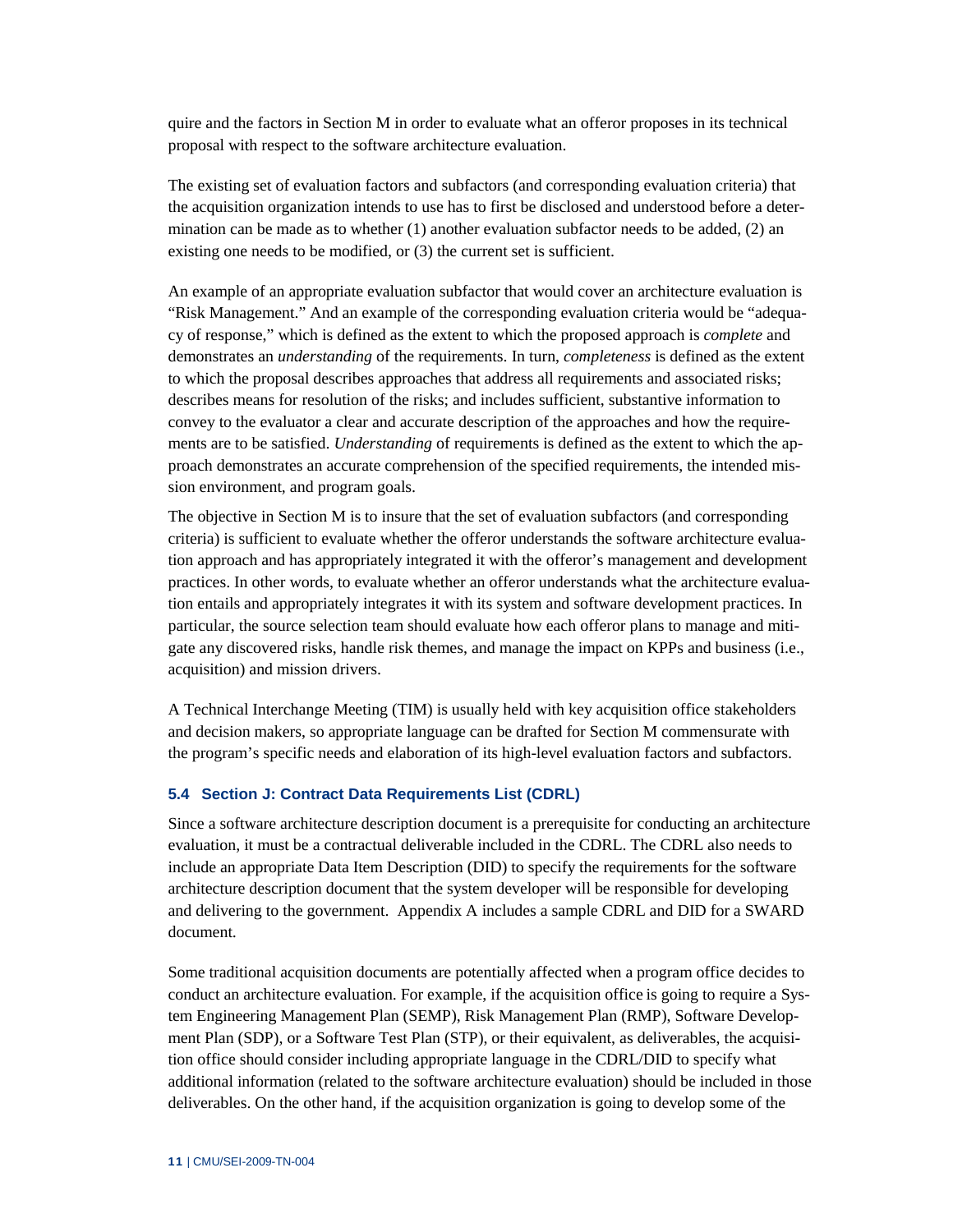governing documents itself, such as a System Engineering Plan (SEP) or a Test and Evaluation Master Plan (TEMP), the program office should consider adding text that appropriately describes the intended role of the software architecture evaluation. Such additions to these documents are not major considerations but are recommended, so a coherent and consistent approach to architecture evaluation is articulated and reinforced by the program office.

Table 1 identifies the type of information or direction (related to conducting an architecture evaluation) that should be included in these acquisition documents.

| <b>Document</b> | Type of Information to Be Included                                                                                                                                                                                                                                                                                                                                              |  |  |
|-----------------|---------------------------------------------------------------------------------------------------------------------------------------------------------------------------------------------------------------------------------------------------------------------------------------------------------------------------------------------------------------------------------|--|--|
|                 | (Relative to Conducting an Architecture Evaluation)                                                                                                                                                                                                                                                                                                                             |  |  |
| <b>SEMP</b>     | Describe: (1) how the architecture evaluation is integrated into the System Engineering Man-<br>agement Plan in relation to the program milestones, (2) how the system's quality attribute re-<br>quirements (i.e., nonfunctional requirements) that drive the architectural design will be specified<br>and managed, and (3) how the software architecture will be documented. |  |  |
| <b>TEMP</b>     | Describe the role of architecture evaluation in the Test and Evaluation Master Plan and when the<br>evaluation will be scheduled in relation to the program's planned milestones.                                                                                                                                                                                               |  |  |
| <b>SEP</b>      | Describe: (1) how the architecture evaluation is integrated into the System Engineering Plan in<br>relation to the system engineering milestones, (2) how the system's quality attribute requirements<br>(i.e., nonfunctional requirements) that drive the architectural design will be specified and man-<br>aged, and (3) how the software architecture will be documented.   |  |  |
| <b>SDP</b>      | Describe how the software architecture evaluation fits into the overall software development<br>approach including how identified risks (and risk themes) will be analyzed and mitigated.                                                                                                                                                                                       |  |  |
| <b>STP</b>      | Describe the role of architecture evaluation in the Software Test Plan and when the evaluation<br>will be scheduled in relation to software testing milestones.                                                                                                                                                                                                                 |  |  |
| <b>RMP</b>      | Describe how risks (and risk themes) emanating from the architecture evaluation will be integrat-<br>ed with the program's risk management system and subsequently managed (i.e., identified,<br>tracked, and mitigated).                                                                                                                                                       |  |  |

*Table 1: Type of Information to Be Included in Related Acquisition Documents* 

All other aspects of the architecture evaluation are encapsulated in the Software Architecture Evaluation Plan that is referenced in the SOW and described in the next section.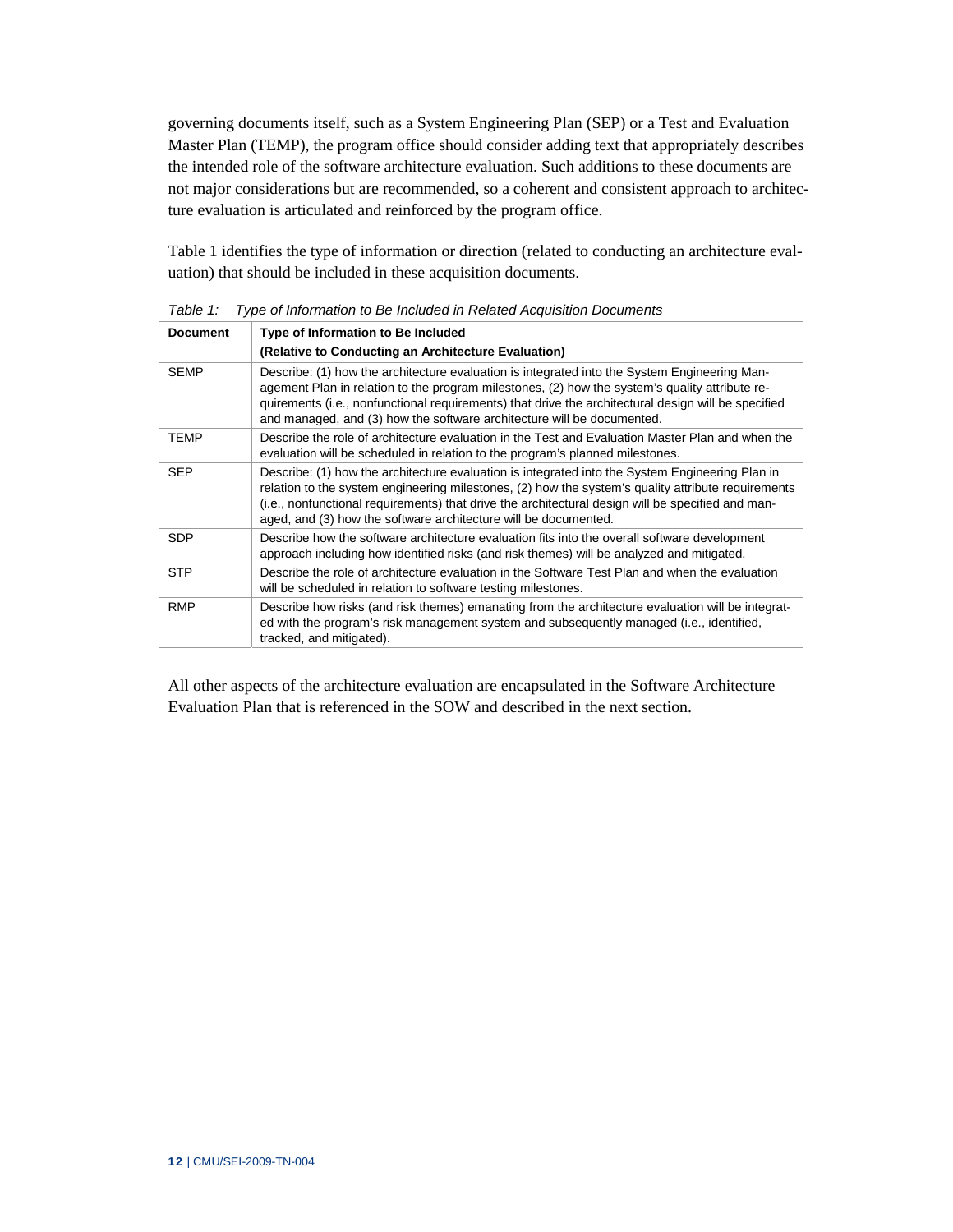### **6 A Sample Software Architecture Evaluation Plan**

The Software Architecture Evaluation Plan is intended to be used as a government-provided document that is part of, and accessible through, the acquisition organization's government reference library. This sample Software Architecture Evaluation Plan has intentionally been written so a DoD program office or acquisition organization can easily customize it and include it in an RFP/contract. It is comprehensive in that it covers all the factors that govern the "who, why, when, where, and how" of conducting an architecture evaluation. These factors include such items as prerequisites, schedule considerations, the evaluation method and evaluation report, the roles and responsibilities of the participants, and the important follow-on activities that the acquisition organization and development contractor will be responsible for once the evaluation is completed. The Software Architecture Evaluation Plan is comprehensive and contains all the information the development contractor needs to execute the plan—following contract award—in conjunction with the acquisition organization's responsibilities, which are also specified in the Software Architecture Evaluation Plan.

The complete Software Architecture Evaluation Plan is described below (shaded box). The plan is intended to be used as written, with customization and tailoring limited to the designated elements, except for those areas where the local contracting officer requires other changes to be made to become an approved document. An acquisition organization can easily customize the plan for its use by filling in the appropriate "names" in the *<name\_fields>* that are italicized. Other *<text\_fields>* that are bold and italicized should be reviewed and tailored carefully by the acquisition organization to ensure its suitability and compatibility with the specifics of the planned system acquisition. Other text that is shaded and delimited **[**in bold brackets**]** is optional and should be retained or deleted, as the acquisition organization deems appropriate.

#### **6.1 A Two-Part Plan**

The Software Architecture Evaluation Plan consists of two parts. The first part of the plan describes the purpose and key factors governing the execution of the architecture evaluation such as oversight considerations, the scheduling and location, the evaluation method, participants, and the architecture documentation. The second part, which is actually an addendum to the plan, describes the specific architecture evaluation method (i.e., the ATAM) and how it is to be applied in an acquisition context—information that prospective offerors need to know for planning and estimating purposes. The reason for partitioning the Software Architecture Evaluation Plan this way is that the first part of the plan is intended to be tailored in prescribed places, while the second part (the addendum)—which is specific to the evaluation method—is not to be changed in any way to ensure that the architecture evaluation is conducted in a consistent and coherent manner across DoD programs and that the integrity of the ATAM is preserved. The two parts of the sample architecture evaluation plan are described in the following sections.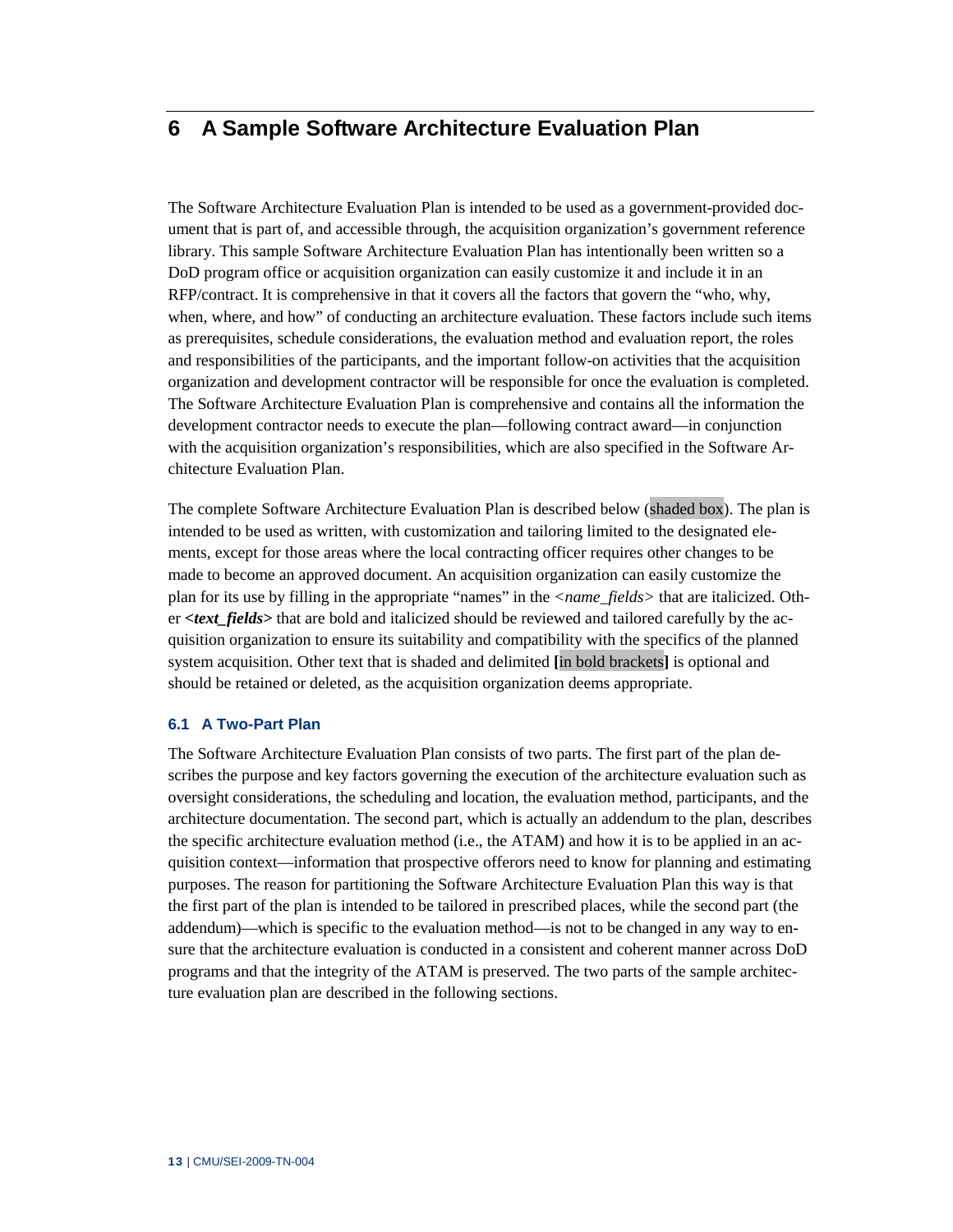#### **6.2 First Part of the Software Architecture Evaluation Plan**

#### **Software Architecture Evaluation Plan**

#### **1. Purpose**

The purpose of this Software Architecture Evaluation Plan (SAEP) is to provide a common understanding of how an evaluation of the *<System\_Name>* software architecture is to be conducted in collaboration with the system development contractor by an evaluation team commissioned by the acquisition organization. Implementation of the SAEP will provide the *<Program\_Name>* Program Office13 with an effective means of reducing software acquisition risk, commensurate with its technical oversight and contract-monitoring responsibilities.

#### **2. Oversight**

The architecture evaluation is to be conducted under the general oversight of the *<System\_Name>* Software Architecture Integrated Product Team (SA-IPT). The SA-IPT Leader is responsible for overseeing and managing the results of the software architecture evaluation and determining what follow-on action is required in accordance with established procedures governing the *<System\_Name>* contract and this plan.

The SA-IPT will consist of designated government stakeholders representing the *<Program\_Name>* Program Office and may include (at the discretion of the program office) other stakeholders representing the *<System\_Name>* contractor and organizations that will be using or supporting the <*System\_Name*> system.

Once the architecture evaluation report<sup> $14$ </sup> is delivered to the SA-IPT Leader, the SA-IPT will be responsible for reviewing the report and enumerating the specific items (e.g., risks, clarifications, and/or issues) that the contractor is to address. The contractor will be responsible for developing mitigation strategies (in accordance with the contractor's standard format and risk management process) that address the items that were enumerated by the SA-IPT. Upon government approval of the contractor's proposed mitigation strategies, the contractor shall make any necessary revisions to the *<System\_Name>* software architecture and update the corresponding Software Architecture Description (SWARD) document (refer to Paragraph 6 of this plan) accordingly.

The SA-IPT Leader, or other designated *<Program\_Name>* Program Office representative, shall be responsible for performing any official contract administration function (e.g., notifying, coordinating, scheduling, and arranging) related to conducting the architecture evaluation and shall coordinate these functions with the contractor and team leader of the architecture

<sup>13</sup> Alternatively, this could be the <Proper\_Name> Acquisition Office.

<sup>&</sup>lt;sup>14</sup> The leader of the ATAM evaluation team—not the system development contractor—is responsible for producing and delivering the evaluation report.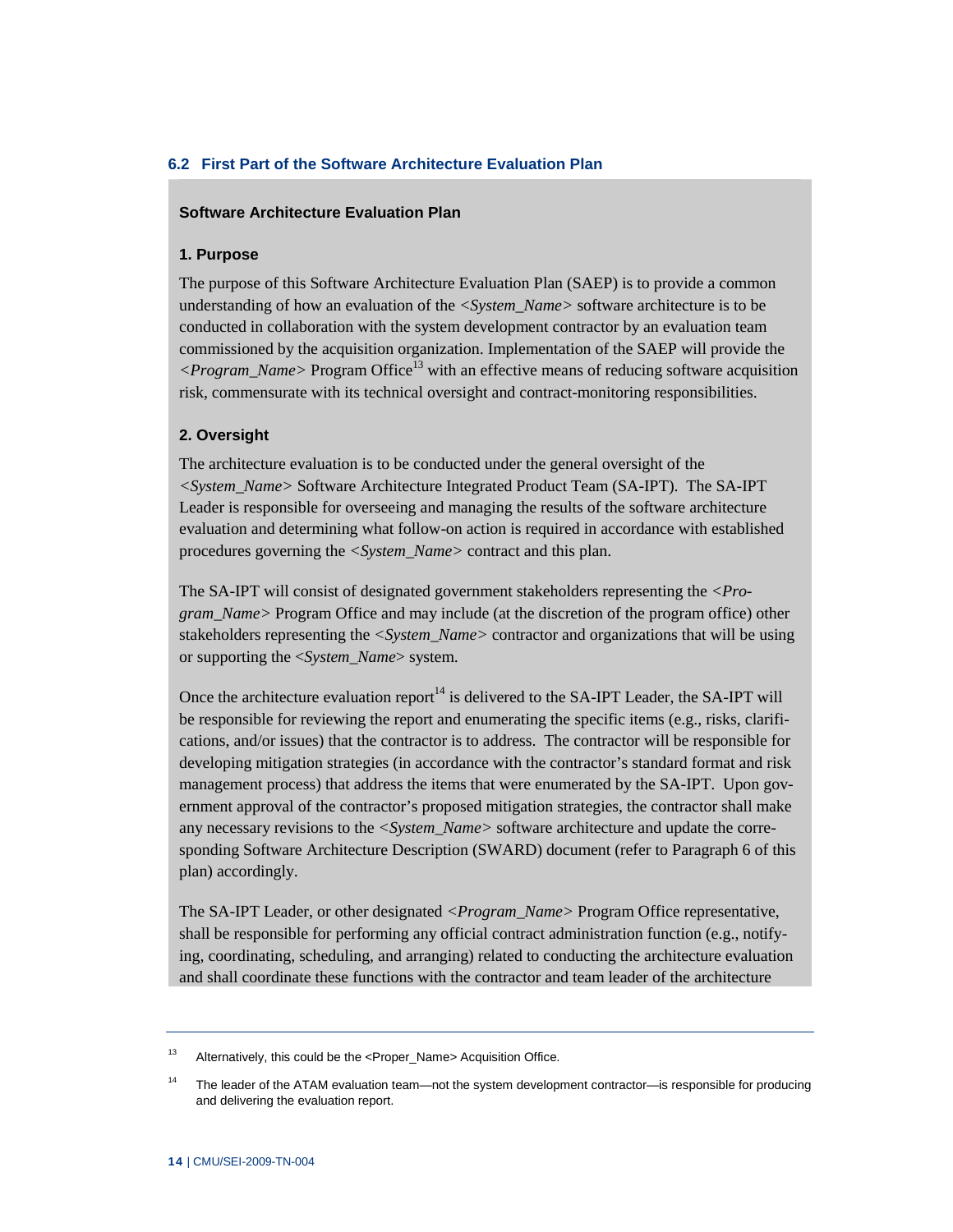evaluation, as needed.

#### **3. Scheduling and Location**

The *<System\_Name>* software architecture evaluation shall be conducted before any significant level of detailed design or software coding has taken place but not until the developmental-baseline software architecture has been placed under configuration management control and documented in the Software Architecture Description document. The evaluation shall be completed prior to the *<System\_Name>* Preliminary Design Review (PDR). The evaluation results, and any needed corrective actions, will be discussed during the PDR.

The architecture evaluation shall be conducted at the software development contractor's site and scheduled as a sequence of Technical Interchange Meetings (TIMs). Accordingly, the contractor shall identify, in conjunction with its other system and software development milestones, when and where the architecture evaluation TIMs are to be conducted in its Project Management Plan (PMP) and Integrated Master Schedule (IMS). In scheduling the architecture evaluation TIMs, the *<System\_Name>* contractor shall make allowance to be prepared to discuss technical alternatives during the *<System\_Name>* PDR for mitigating risks uncovered during the evaluation. Any risks will have been identified in the Architecture Evaluation Report (and outbrief presentation of the architecture evaluation results) described in Addendum A to this plan.

#### **4. Evaluation Method**

The method that is to be used for conducting the software architecture evaluation is the SEI Architecture Tradeoff Analysis Method (ATAM®) developed by the Carnegie Mellon® Software Engineering Institute. The procedure and rules for conducting the architecture evaluation in an acquisition context are described in Addendum A to this plan.

#### **5. Participants**

Since the architecture evaluation is a collaborative effort, the active participation of representatives from the program office, contractor organization, and stakeholder community is essential to conducting a meaningful architecture evaluation. The participants in the architecture evaluation can be broadly broken down into three categories: (1) project decision makers, (2) architecture stakeholders, and (3) the evaluation team itself.

The project decision makers are to include both government representatives (maximum of 8) and *<System\_Name>* contractor representatives (maximum of 10), exclusive of the evaluation team. The government representatives typically include program office representatives, key technical representatives, contracting office personnel, and other affected government stakeholders who play a key decision-making role. The SA-IPT Leader must be included as one of these government representatives (for the reasons stated in Paragraph 2 above). The contractor representatives include the chief software architect (always) and other key contractor person-

<sup>®</sup> Architecture Tradeoff Analysis Method, ATAM, and Carnegie Mellon are registered in the U.S. Patent and Trademark Office by Carnegie Mellon University.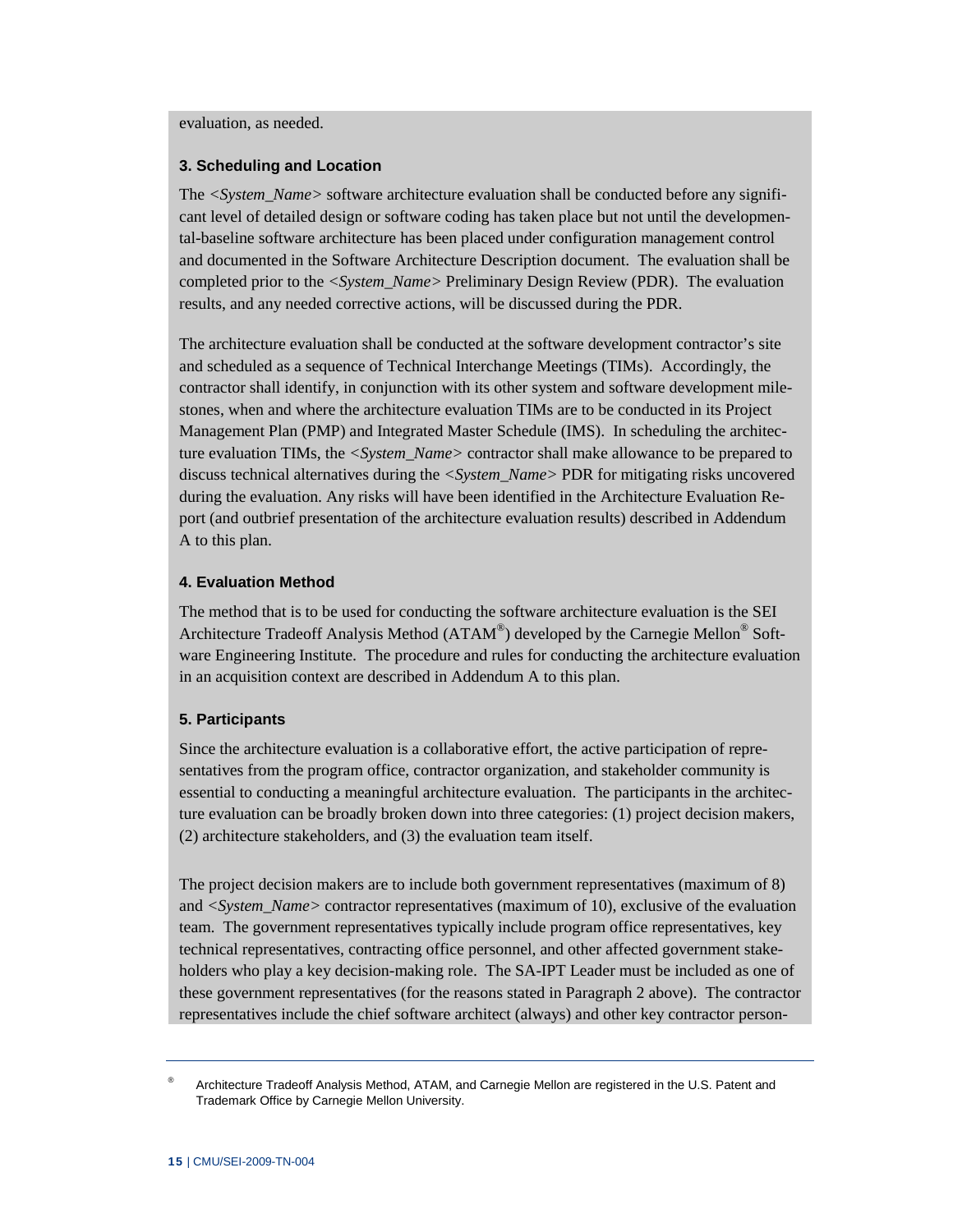nel who play an important decision-making role, such as the project manager, system architect, software developers, domain experts, and so forth. The participation of the chief software architect is **mandatory** throughout the architecture evaluation—no exceptions.

The architecture stakeholders (maximum of 20) constitute a broader and more diverse group of stakeholders who have a vested interest in the software architecture but may not be key decision makers. These stakeholders include program office representatives, contractor personnel (e.g., testers, maintainers, domain experts), future users of the system, and support personnel (e.g., logistics, operations, security experts).

The evaluation team is responsible for facilitating and conducting the software architecture evaluation. The team composition is specified in Addendum A of this plan. **[**A representative of the system development contractor may optionally participate as a member of (i.e., augment) the evaluation team. The contractor representative, though, must complete the mandatory training described in the addendum to this plan to qualify as a member of the evaluation team. The contractor representative must also be *external to the project* whose software architecture is being evaluated to ensure impartiality and objectivity. If the system development contractor elects to have a representative participate on the evaluation team, that participation must be appropriately incorporated in its technical and cost proposals.**]** 15

#### **6. Software Architecture Documentation**

A major prerequisite for conducting the architecture evaluation is the availability of suitable software architecture documentation. Accordingly, the contractor shall deliver a Software Architecture Description (SWARD) document to the government in accordance with the Contract Data Requirements List (CRDL) no later than *10 days* prior to the scheduled date for conducting the architecture evaluation. Thereafter, the SWARD document is to be updated, using the contractor's configuration management control system, in accordance with the SWARD CRDL.

<sup>&</sup>lt;sup>15</sup> If the acquisition organization does not want to make this option available to the system development contractor, the shaded text within the bold brackets should be deleted from the plan.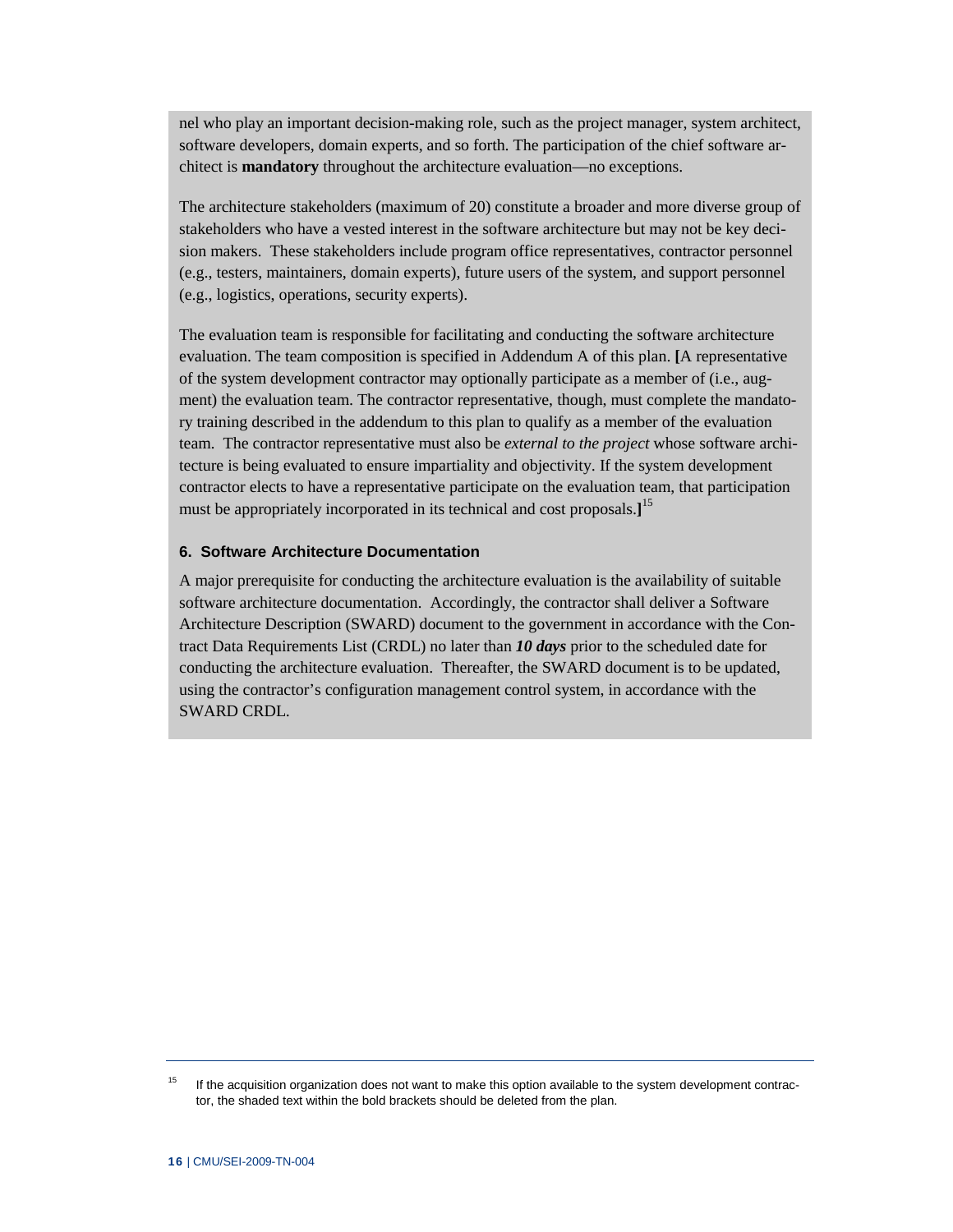#### **6.3 Second Part of the Software Architecture Evaluation Plan**

#### **Addendum A:** *<System\_Name>* **Software Architecture Evaluation Plan**

#### **1. Application**

This addendum describes the rules for conducting a software architecture evaluation in an acquisition context using the SEI Architecture Analysis and Tradeoff Method (ATAM).

#### **2. Architecture Evaluation Method**

The software architecture evaluation shall be conducted by an SEI-certified ATAM Leader in accordance with the SEI Architecture Tradeoff Analysis Method (ATAM). The ATAM is described in *Evaluating Software Architectures: Methods and Case Studies*, Addison-Wesley, 2002; ISBN 0-201-70482-X. The book includes costing information (Chapter 2), describes the method's steps and phases (Chapter 3), and provides a case study in applying the ATAM (Chapter 6).

Additional architecture evaluation case studies are provided in *Software Architecture in Practice, Second Edition*, Addison-Wesley, 2003; ISBN 0-321-15495-9.

#### **2.1 ATAM Phases**

An ATAM evaluation encompasses four distinct phases, referred to as Phase 0 through Phase 3:



Phase 0 is a partnership and preparation phase that lays the groundwork for conducting the architecture evaluation. During this phase, the focus is on reviewing roles and responsibilities, evaluating the suitability of the software architecture documentation, and determining whether the evaluation participants and contractor are fully prepared to begin Phase 1 of the ATAM. Phase 1 and Phase 2 are the primary evaluation phases where the analyses take place. Phase 1, which involves the project decision makers, is architecture-centric and concentrates on eliciting architectural information and systematically analyzing the information. Phase 2 is stakeholder-centric and concentrates on eliciting stakeholders' points of view and verifying the results of Phase 1. Phase 3 is the follow-up phase that involves writing the final report.

Phase 0, which is the setup phase for the ATAM evaluation, will be tailored (i.e., reduced in scope) by the ATAM Leader to serve as the equivalent of an architecture evaluation readiness review. The tailoring is limited to eliminating those steps that have already been addressed in the governing contract itself and this plan. No additional tailoring of the method is permitted except that required to conform to the SAEP or approved by the government.

#### **2.2 Scheduling of Phases and Evaluation Results**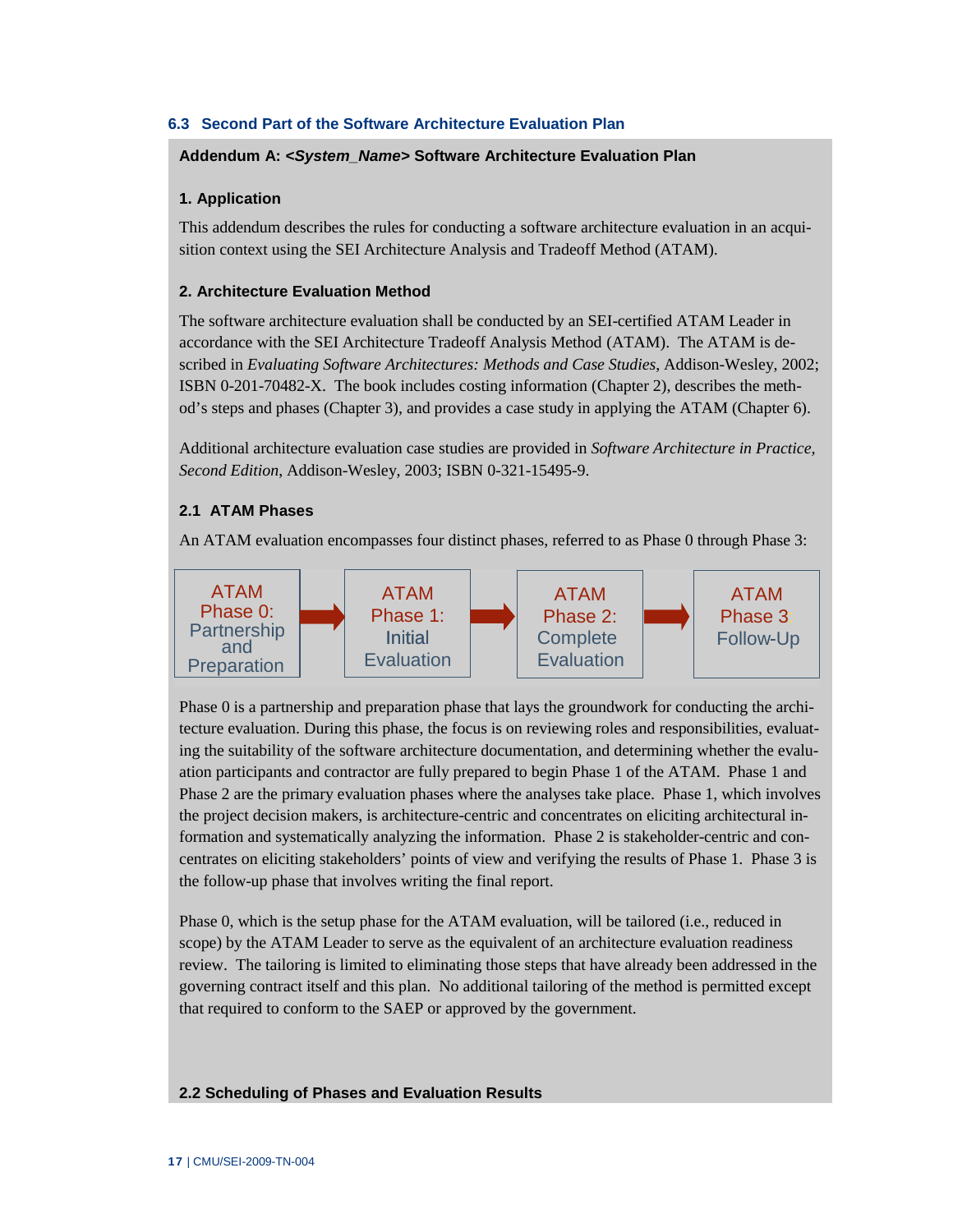Phases 0, 1, and 2 of the ATAM are to be scheduled as a sequence of Technical Interchange Meetings (TIMs).

The architecture evaluation is to begin with Phase 0 in accordance with the contractor's Integrated Master Schedule (IMS). If the ATAM Leader determines that everything is in a state of readiness in Phase 0, the Phase 1 initial evaluation is to be conducted next in accordance with the IMS. Within one to three weeks of completing Phase 1, Phase 2 is to be initiated. The outbrief presentation of the ATAM results will be available at the conclusion of Phase 2 and given to the SA-IPT Leader. Within six weeks of completing Phase 2, the ATAM Leader will deliver a draft ATAM Architecture Evaluation Report to the SA-IPT Leader. Following a one-week period for the SA-IPT's review of the draft report, the ATAM Leader will update the draft report and deliver a final Architecture Evaluation Report to the SA-IPT Leader within one additional week, signaling the completion of Phase 3. Follow-on activities involving the analysis and mitigation of risks (and risk themes) can begin once the SA-IPT Leader provides direction to the system development contractor through the Contracting Officer's Technical Representative (COTR) or other appropriate channel. The evaluation results will be presented during the outbrief presentation at the conclusion of Phase 2 and formally communicated in the final report that is to be delivered at the conclusion of Phase 3.

#### **3. ATAM Participants**

The participants in the architecture evaluation can be broadly broken down into three categories: (1) project decision makers, (2) architecture stakeholders, and (3) the evaluation team itself. Table 2 identifies when these participants will need to participate in the various phases of the ATAM evaluation and the approximate number of days that their participation will be required.

| <b>Participants</b>          | <b>Typical Involvement in ATAM Phases (Nominal Effort)</b>                                             |                               |                           |                                 |  |
|------------------------------|--------------------------------------------------------------------------------------------------------|-------------------------------|---------------------------|---------------------------------|--|
|                              | Phase 0                                                                                                | Phase 1                       | Phase 2                   | Phase 3                         |  |
| Project decision<br>makers   | <b>SA-IPT Leader and contractor's</b><br>software manager and chief<br>software architect<br>$(1$ day) | All<br>$(1-1/2 \text{ days})$ | All<br>$(2 \text{ days})$ | <b>SA-IPT Leader</b><br>(1 day) |  |
| Architecture<br>stakeholders | N/A                                                                                                    | N/A                           | All<br>$(2 \text{ days})$ | N/A                             |  |
| Evaluation team              | <b>ATAM Leader</b><br>(1 day)                                                                          | All<br>$(1-1/2 \text{ days})$ | All<br>$(2 \text{ days})$ | All<br>$(5 \text{ days})$       |  |

*Table 2: Participation in ATAM Phases* 

#### **3.1 Evaluation Team**

The Evaluation Team is responsible for conducting the software architecture evaluation in accordance with the ATAM. The evaluation team will consist of an SEI-certified ATAM Leader and two or three SEI-authorized ATAM Evaluators. To become an SEI-authorized ATAM Evaluator, individuals must first complete the SEI's ATAM Evaluator Certificate Program described below.

All team members must further commit to participating in every phase of the ATAM and contributing to the writing of the final report during Phase 3. Selective participation is not permitted,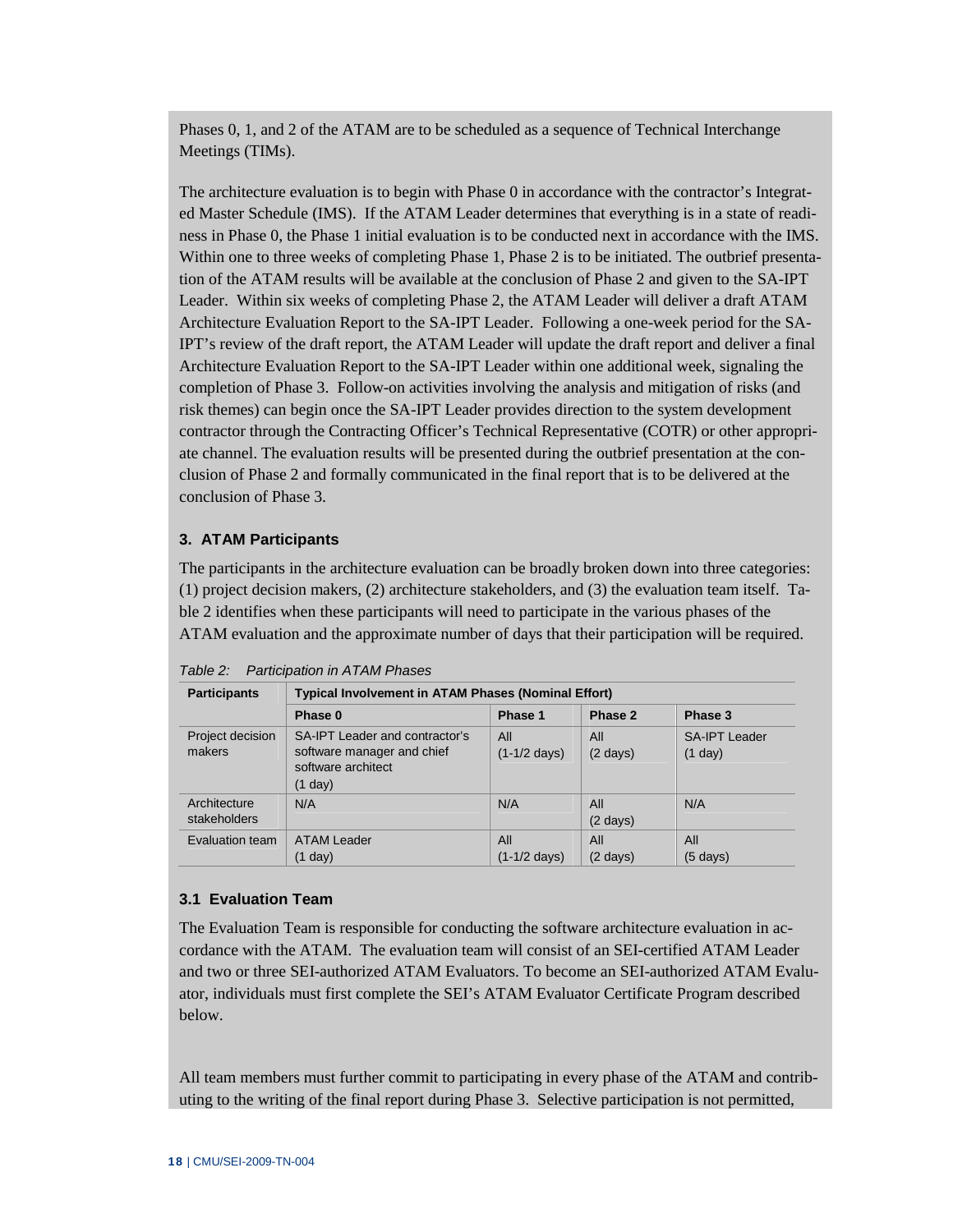because it is counterproductive.

#### **4. ATAM Training Requirements**

All members of the ATAM Evaluation Team need to have successfully completed the SEI's ATAM Evaluator Certificate Program.

#### **4.1 ATAM Evaluator Certificate Program**

The ATAM Evaluator Certificate Program is described on the SEI's website ([http://www.sei.cmu.edu/\).](http://www.sei.cmu.edu/) 

#### **4.2 Availability of ATAM Training**

The courses identified above are part of the SEI's standard course offerings given at the SEI's facility in Pittsburgh, Pennsylvania. More information about these courses is posted on the SEI's website.

#### **5. Roles and Responsibilities**

The specific roles and responsibilities of the project decision makers, architecture stakeholders, and ATAM Evaluation Team are described below.

#### **5.1 Project Decision Makers**

The project decision makers are expected to actively and collaboratively participate in the ATAM evaluation commensurate with the prescribed steps for all four phases of the ATAM. The following clarification is provided to ensure that the specific roles and responsibilities for the indicated steps<sup>16</sup> are well understood by all parties:

- Phase 0
	- The contractor is responsible for describing the candidate system (Step2) and identifying architectural approaches (Step 4).
	- Any contractor personnel on the ATAM Evaluation Team must participate in the kickoff meeting (Step 6).
- Phase 1
	- − The contractor is responsible for presenting the mission/business drivers (Step 2) with the assistance of a program office representative.
	- The contractor's chief software architect is responsible for presenting the software architecture (Step 3) and identifying architectural approaches (Step 4).
	- The contractor's chief software architect has the primary role in analyzing architectural approaches (Step 6).

<sup>16</sup> These steps are described in the book *Evaluating Software Architectures: Methods and Case Studies*, Addison-Wesley, 2002; ISBN 0-201-70482-X.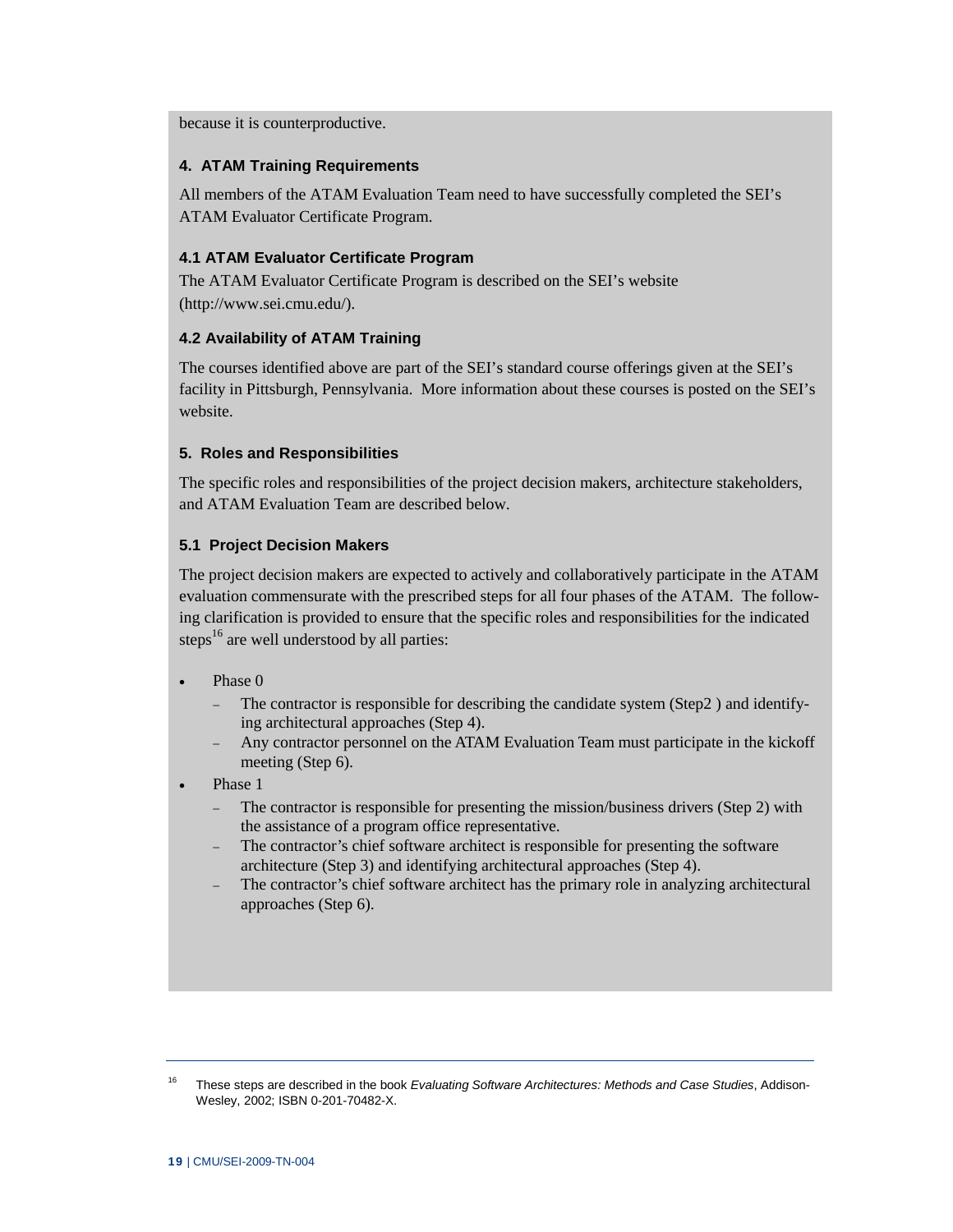- Phase 2
	- The ATAM Leader presents a summary of the business drivers with the assistance of the chief software architect (Step 2).
	- The ATAM Leader presents a summary of the architecture with the assistance of the chief software architect (Step 3).
	- The contractor's chief software architect has the primary role in analyzing architectural approaches (Step 8).
- Phase 3
	- Step 2 (Holding the Post-Mortem Meeting) and Step 3 (Building Portfolio and Updating Artifact Repositories) will be performed at the discretion of the ATAM Leader as time allows.

#### **5.2 Architecture Stakeholders**

The software architecture stakeholders are only required to participate in Phase 2 of the ATAM evaluation. The specific roles and responsibilities of these stakeholders include actively and collaboratively participating in (1) reviewing the Phase 1 results (Steps 1 through 6 of Phase 2) and (2) suggesting scenarios and asking questions from their individual perspective (Steps 7 and 8 of Phase 2) commensurate with the prescribed activities of each of these steps.

#### **5.3 Evaluation Team**

The ATAM Leader will be responsible for leading and facilitating the evaluation and performing the roles and responsibilities of the team/evaluation leader in accordance with the ATAM and as described herein. The ATAM Leader will also be responsible for overseeing the writing of the Architecture Evaluation Report and delivering it to the SA-IPT Leader. In all the ATAM evaluations, the ATAM Leader *shall* be responsible for

- 1. facilitating, or appropriately delegating, all phases of the architecture evaluation
- 2. presenting the ATAM (Step 1 of Phase 0 and Phase 1)
- 3. presenting the evaluation results (Step 9 of Phase 1 and Phase 2)
- 4. leading the entire ATAM Evaluation Team in writing the Architecture Evaluation Report (Step 1 of Phase 3)

#### **6. Architecture Evaluation Report**

The ATAM Architecture Evaluation Report *shall* include the evaluation results identified in Chapter 3 of *Evaluating Software Architectures: Methods and Case Studies* along with any other findings that may be unique to the evaluation. A template that describes the required content for the ATAM Architecture Evaluation Report is included in Chapter 6 of that book.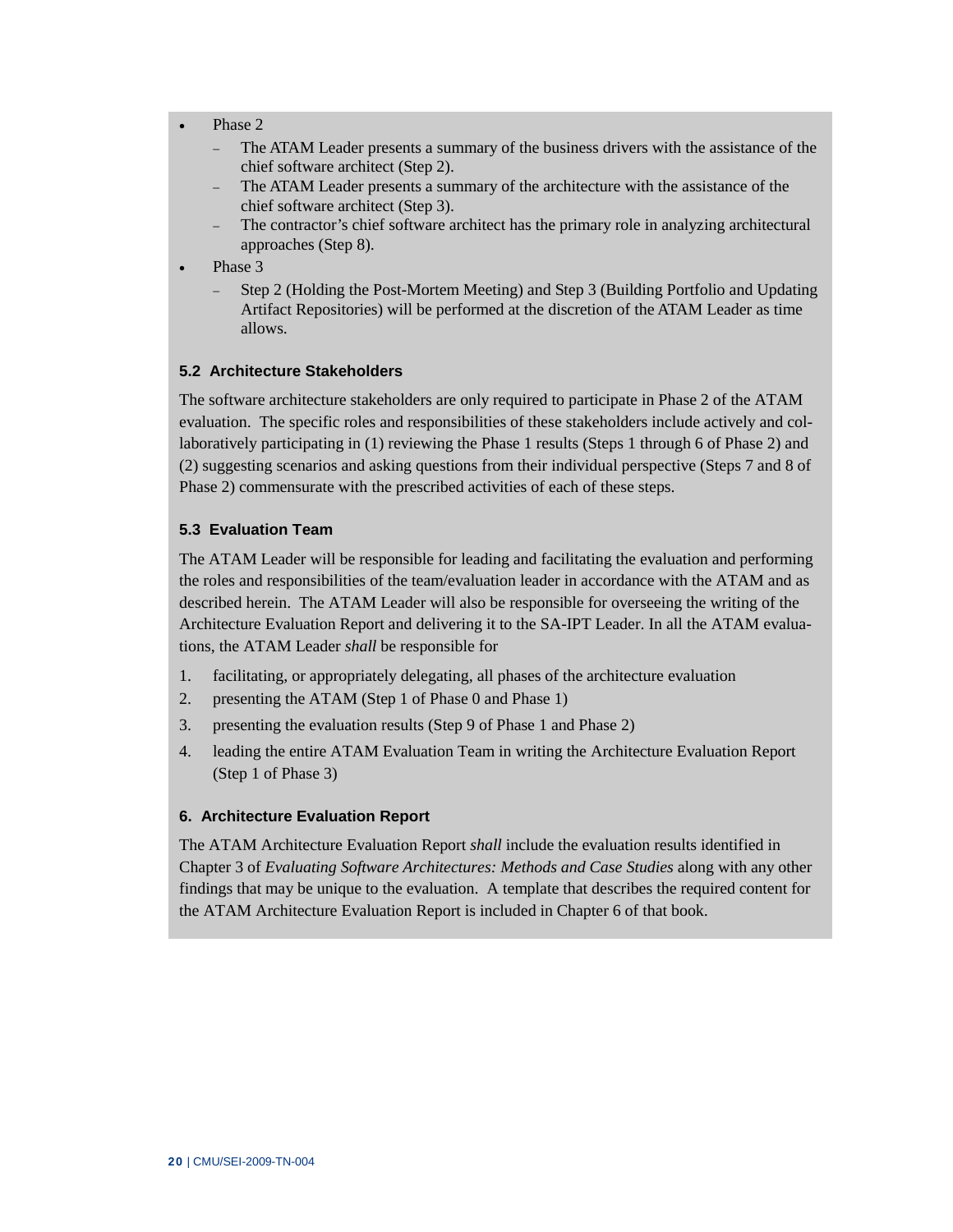### **7 Summary**

Conducting a software architecture evaluation is an effective way for an acquisition organization to reduce software acquisition risk. An architecture evaluation is a foundational activity in adopting an architecture-centric acquisition approach and a proven means for identifying risks—early in the system development cycle—that can potentially affect the ability of a system to satisfy its KPPs and other acquisition and business drivers that are important to stakeholders.

This report describes a practical means for proactively conducting a software architecture evaluation during the contract performance phase of a system or software acquisition. The evaluation is performed by a trained team that is commissioned by the acquisition organization and done in collaboration with the system development contractor and other stakeholders who have a vested interest in how the system will perform. To facilitate incorporating a software architecture evaluation in a software or system acquisition, this technical note includes sample RFP/contract language and a sample architecture evaluation plan that can be suitably customized.

The sample plan is designed to cover the factors that will govern the "who, why, when, where, and how" of conducting an architecture evaluation. It has been used in multiple DoD acquisitions. Only minor customization is needed to adapt it to a specific acquisition organization's policies, practices, and terminology and to appropriately synchronize the evaluation with other acquisition events that are part of the RFP/contract. Contract language and guidance are also provided for those sections of the RFP/contract that are impacted or affected by incorporating an architecture evaluation.

**NOTE:** If you have found this document to be useful or you have used it in an acquisition and are willing to share your experience, we would like to hear from you. Please send all feedback to [info@sei.cmu.edu.](mailto:info@sei.cmu.edu)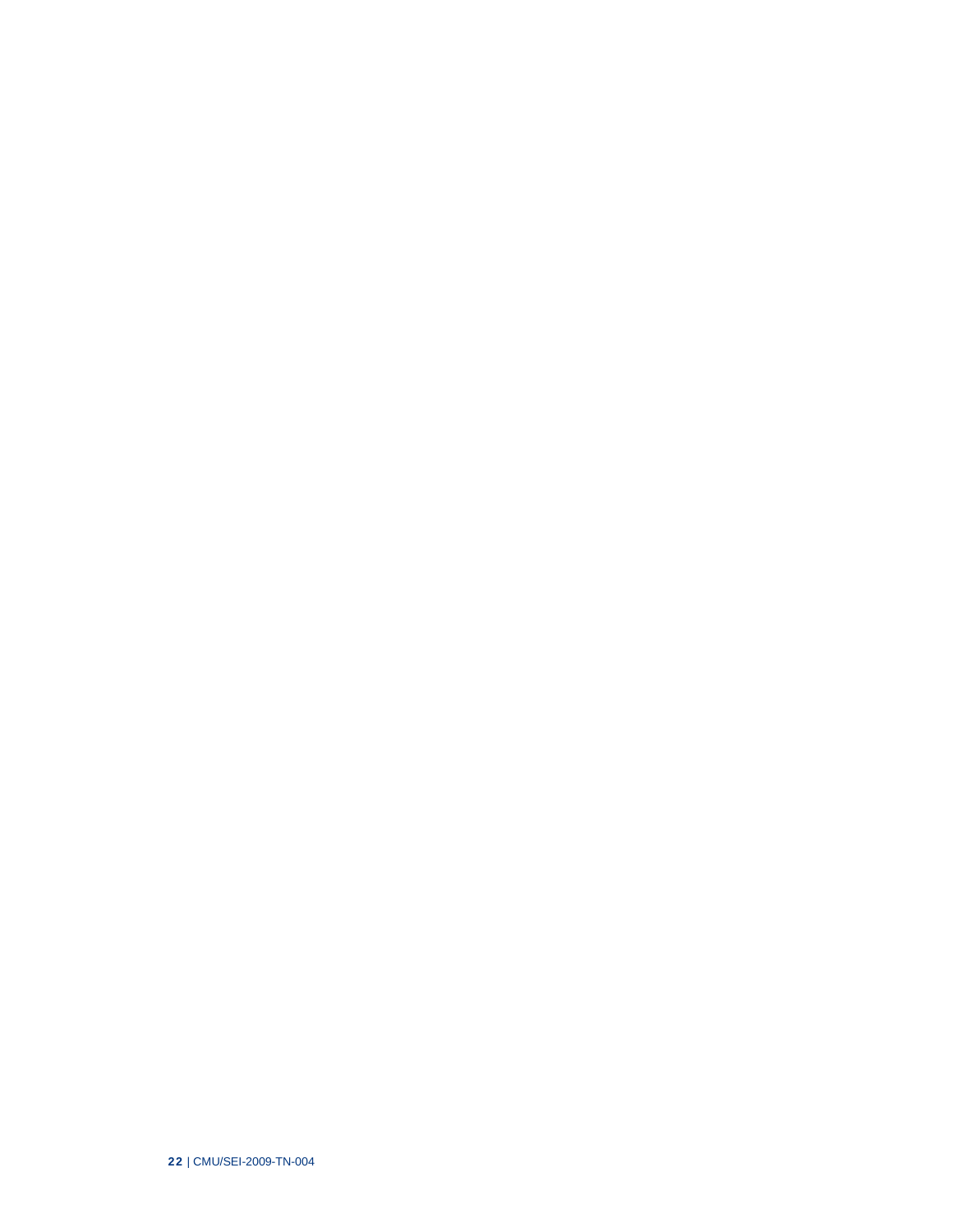## **References/Bibliography**

*URLs are valid as of the publication date of this document.* 

#### **[Bachmann 2001]**

Bachmann, Felix; Bass, Len; Clements, Paul; Garlan, David; Ivers, James; Little, Reed; Nord, Robert; & Stafford, Judy. *Documenting Software Architectures: Organization of Documentation Package* (CMU/SEI-2001-TN-010, ADA396052). Software Engineering Institute, Carnegie Mellon University, 2001. [http://www.sei.cmu.edu/publications/documents/01.reports/01tn010.html.](http://www.sei.cmu.edu/publications/documents/01.reports/01tn010.html) 

#### **[Bachmann 2002]**

Bachmann, Felix; Bass, Len; Clements, Paul; Garlan, David; Ivers, James; Little, Reed; Nord, Robert; & Judith Stafford. *Documenting Software Architecture: Documenting Interfaces* (CMU/SEI-2002-TN-015, ADA403788). Software Engineering Institute, Carnegie Mellon University, 2002. [http://www.sei.cmu.edu/publications/documents/02.reports/02tn015.html.](http://www.sei.cmu.edu/publications/documents/02.reports/02tn015.html) 

#### **[Barbacci 2003]**

Barbacci, Mario R.; Ellison, Robert J.; Lattanze, Anthony J.; Stafford, Judith A.; Weinstock, Charles B. & Wood, William G. *Quality Attribute Workshops (QAWs), Third Edition* (CMU/SEI-2003-TR-016, ADA418428). Software Engineering Institute, Carnegie Mellon University, 2003. [http://www.sei.cmu.edu/publications/documents/03.reports/03tr016.html.](http://www.sei.cmu.edu/publications/documents/03.reports/03tr016.html) 

#### **[Bass 2003]**

Bass, L.; Clements, P.; & Kazman, R., *Software Architecture in Practice*, Second Edition. Addison Wesley, 2003.

#### **[Bass 2006]**

Bass, Len; Nord, Robert L.; Wood, William G.; & Zubrow, David. *Risk Themes Discovered Through Architecture Evaluations* (CMU/SEI-2006-TR-012, ADA45688). Software Engineering Institute, Carnegie Mellon University, 2006.

[http://www.sei.cmu.edu/publications/documents/06.reports/06tr012.html.](http://www.sei.cmu.edu/publications/documents/06.reports/06tr012.html) 

#### **[Bergey 2001]**

Bergey, J. & Fisher, M. *Use of the ATAM in the Acquisition of Software-Intensive Systems* (CMU/SEI-2001-TN-009, ADA396096). Software Engineering Institute, Carnegie Mellon University, 2001. [http://www.sei.cmu.edu/publications/documents/01.reports/01tn009.html.](http://www.sei.cmu.edu/publications/documents/01.reports/01tn009.html) 

#### **[Bergey 2005]**

Bergey, John K. & Clements, Paul C. *Software Architecture in DoD Acquisition: An Approach and Language for a Software Development Plan* (CMU/SEI-2005-TN-019, ADA443494). Software Engineering Institute, Carnegie Mellon University, 2005. <http://www.sei.cmu.edu/publications/documents/05.reports/05tn019.html>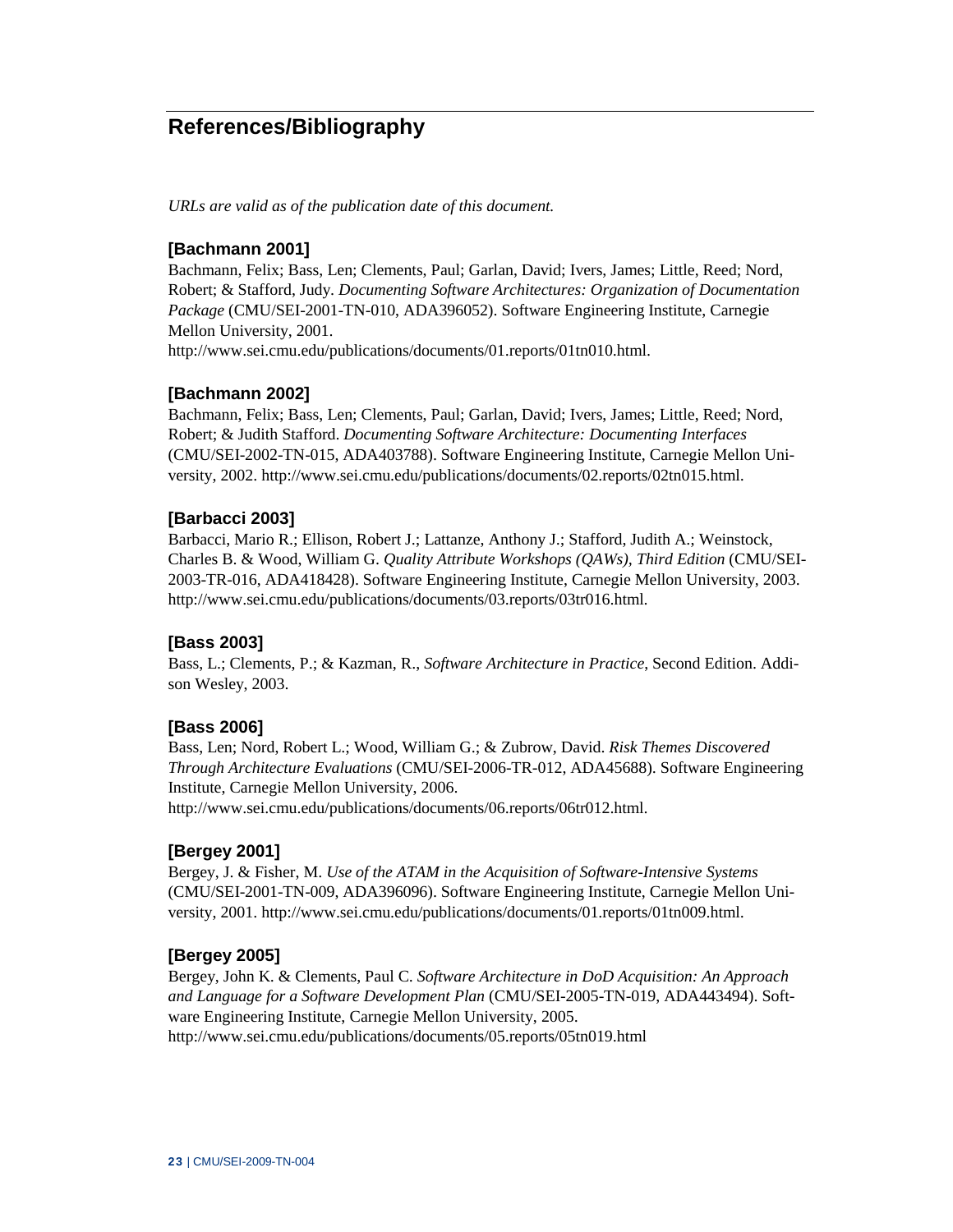#### **[Blanchette 2008]**

Blanchette, Stephen & Bergey, John. "Training Architecture Practices in Army Acquisition: An approach to Training Software Architecture Practices in U.S. Army Acquisition." *Defense Acquisition Review Journal 15*, 3 (December 2008).

#### **[Clements 1996]**

Clements, Paul & Northrop, Linda. *Software Architecture: An Executive Overview* (CMU/SEI-96- TR-003, ADA305470). Software Engineering Institute, Carnegie Mellon University, 1996. [http://www.sei.cmu.edu/pub/documents/96.reports/pdf/tr003.96.pdf.](http://www.sei.cmu.edu/pub/documents/96.reports/pdf/tr003.96.pdf) 

#### **[Clements 2001]**

Clements, Paul; Kazman, Rick; & Klein, Mark. *Evaluating Software Architectures: Methods and Case Studies*. Addison-Wesley, 2002 (ISBN: 020170482X).

#### **[Clements 2002]**

Clements, Paul. *Documenting Software Architectures: Views and Beyond*. Addison-Wesley, 2003 (ISBN: 0201703726).

#### **[Clements 2005]**

Clements, Paul C.; Bergey, John; & Mason, Dave. *Using the SEI Architecture Tradeoff Analysis Method to Evaluate WIN-T: A Case Study* (CMU/SEI-2005-TN-027, ADA447001). Software Engineering Institute, Carnegie Mellon University, 2005. [http://www.sei.cmu.edu/publications/documents/05.reports/05tn027.html.](http://www.sei.cmu.edu/publications/documents/05.reports/05tn027.html) 

#### **[DoD 2008]**

Department of Defense. *Department of Defense INSTRUCTION, 5000.02*. [http://www.dtic.mil/whs/directives/corres/pdf/500002p.pdf \(D](http://www.dtic.mil/whs/directives/corres/pdf/500002p.pdf)ecember 2, 2008).

#### **[Jones 2001]**

Jones, Lawrence & Lattanze, Anthony. *Using the Architecture Tradeoff Analysis Method to Evaluate a Wargame Simulation System: A Case Study* (CMU/SEI-2001-TN-022, ADA399795). Software Engineering Institute, Carnegie Mellon University, 2001. [http://www.sei.cmu.edu/publications/documents/01.reports/01tn022.html.](http://www.sei.cmu.edu/publications/documents/01.reports/01tn022.html) 

#### **[Kazman 1995]**

Kazman, Rick; Abowd, Gregory; Bass, Len; & Clements, Paul. *Scenario-Based Analysis of Software Architecture*. University of Waterloo (CS-95-45). [http://www.sei.cmu.edu/architecture/scenario\\_paper/.](http://www.sei.cmu.edu/architecture/scenario_paper/) 

#### **[Kazman 2000]**

Kazman, Rick; Klein, Mark; & Clements, Paul. *ATAM: Method for Architecture Evaluation*, CMU/SEI-2000-TR-004, ADA382629. Software Engineering Institute, Carnegie Mellon University, 2000. [http://www.sei.cmu.edu/publications/documents/00.reports/00tr004.html.](http://www.sei.cmu.edu/publications/documents/00.reports/00tr004.html)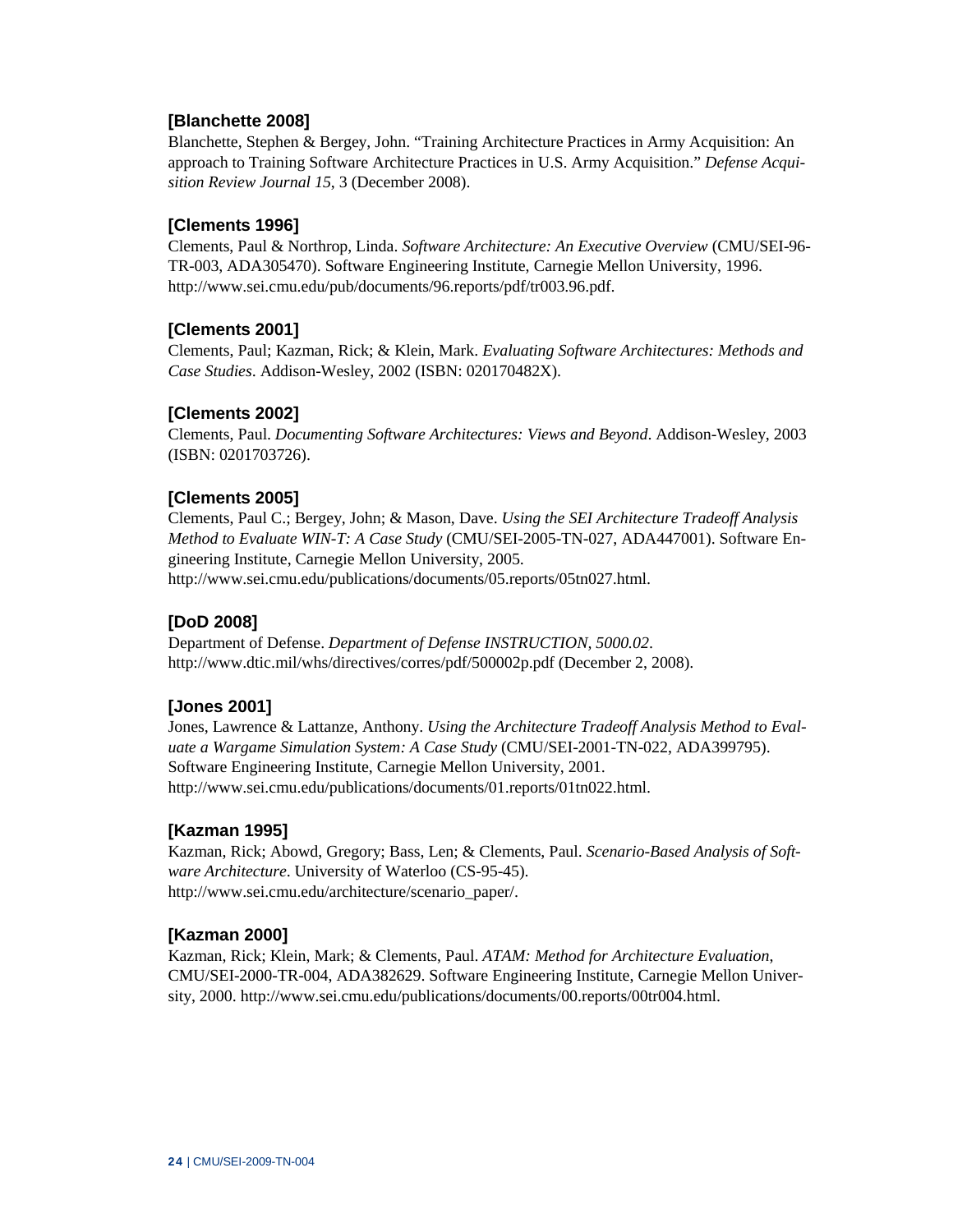#### **[Nord 2009]**

Nord, Robert; Bergey, John; Blanchette, Stephen; & Klein, Mark. Impact of Army Architecture Evaluations (CMU/SEI-2009-SR-007). Software Engineering Institute, Carnegie Mellon University, 2009.[http://www.sei.cmu.edu/publications/documents/09.reports/09sr007.html.](http://www.sei.cmu.edu/publications/documents/09.reports/09sr007.html)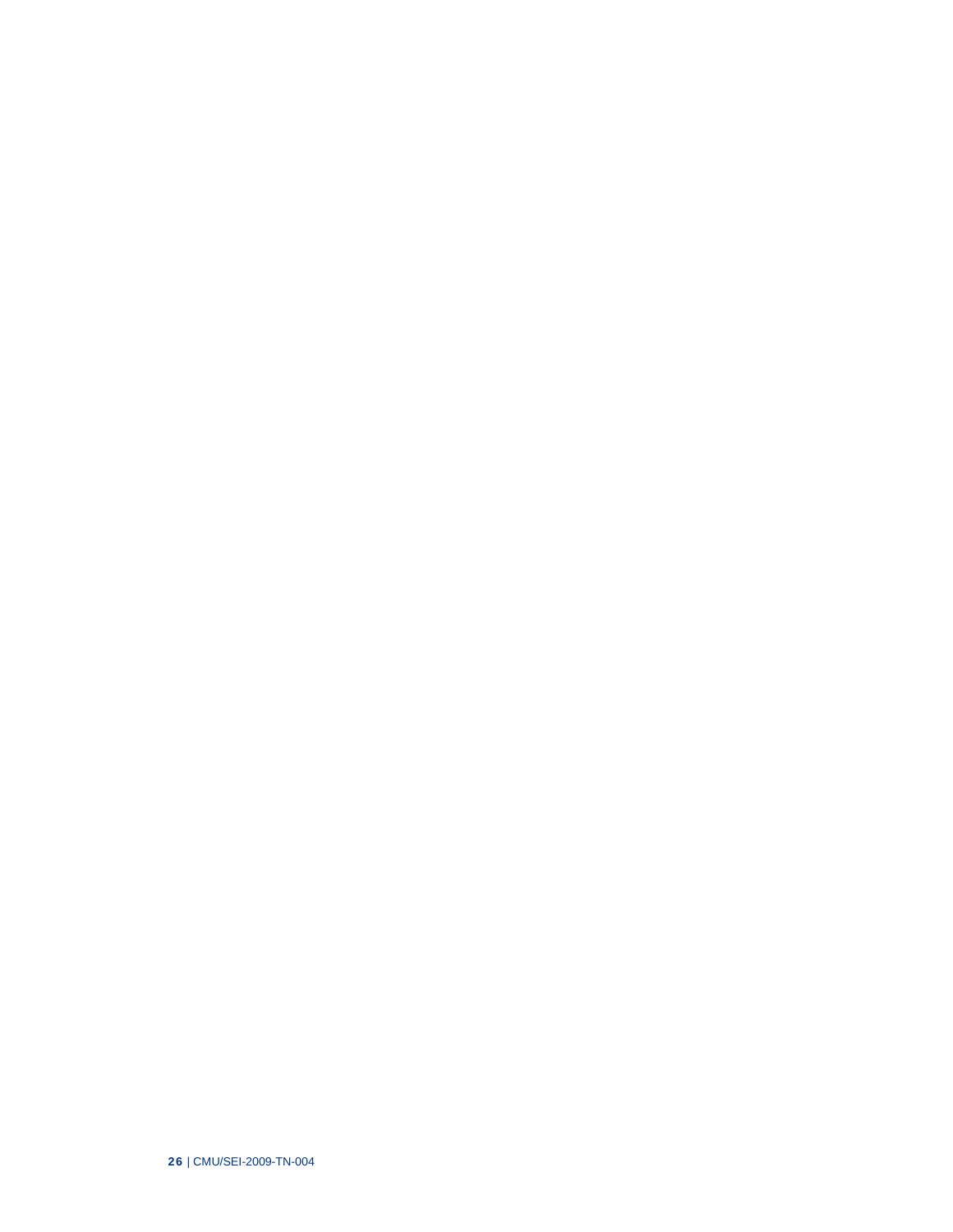## **Appendix A Contract Data Requirements List (CDRL) and Data Item Description (DID) for a Software Architecture Description (SWARD) Document**

This appendix contains a sample CDRL and DID for a SWARD document that is a required contractual deliverable. Additional information and guidance on documenting software architectures are provided by Bachmann and colleagues [Bachmann 2001, Bachmann 2002, and Clements 2002].

The SWARD DID described in this appendix is a DOD-STD-2167A DID for a Software Design Description (SDD) that has been modified to specify the required content of the SWARD document using IEEE/EIA 12207.1-1997 as the template for the document.

Use of this CDRL and DID requires that the fields in **boldface text** be appropriately filled in.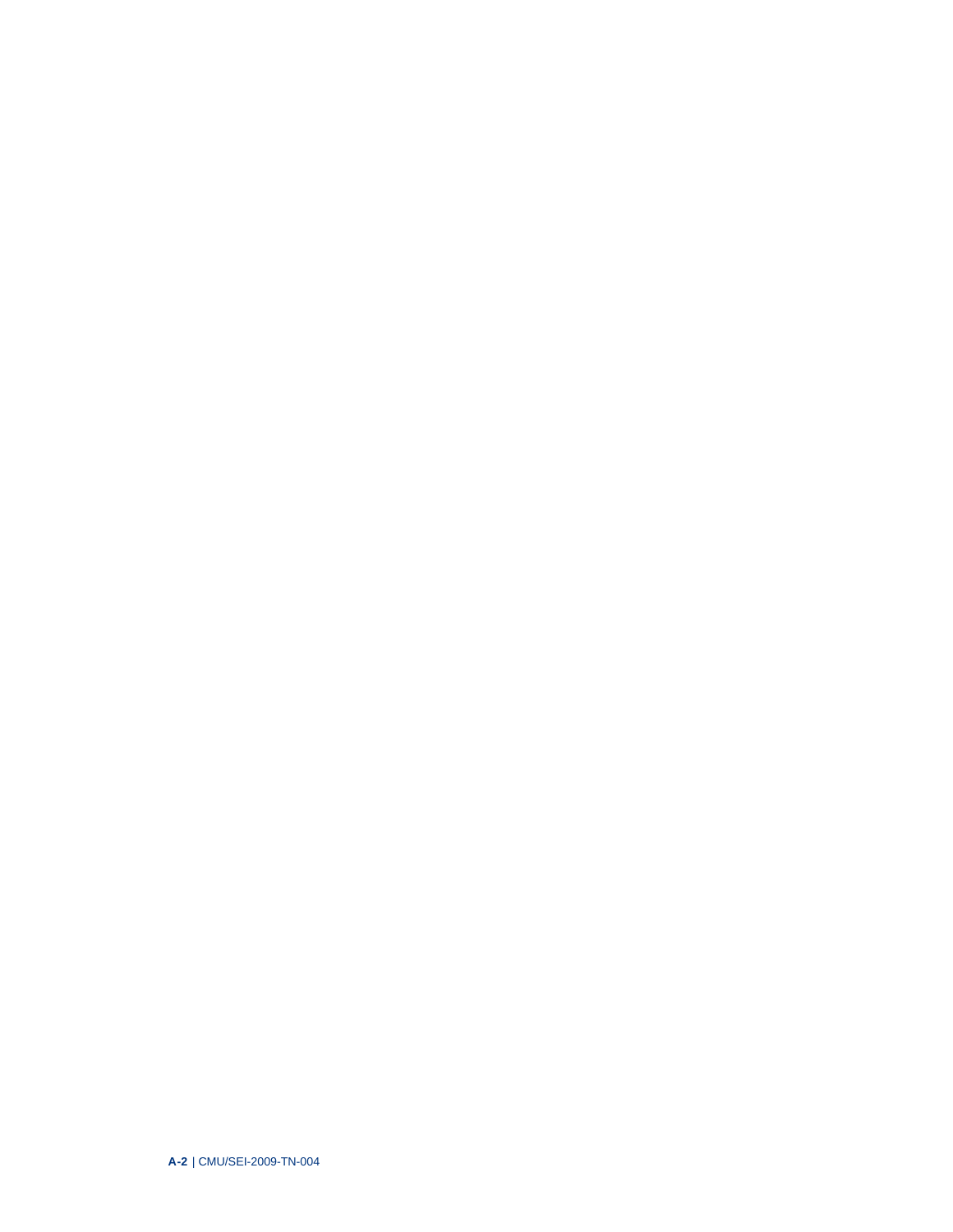## **Appendix B Acronym List**

| <b>APW</b>   | acquisition planning workshop                  |
|--------------|------------------------------------------------|
| <b>ASSIP</b> | Army's Strategic Software Improvement Program  |
| <b>ATAM</b>  | Architecture Tradeoff Analysis Method          |
| <b>CDR</b>   | <b>Critical Design Review</b>                  |
| <b>CDRL</b>  | <b>Contract Data Requirements List</b>         |
| <b>COTR</b>  | Contracting Officer's Technical Representative |
| DID          | Data Item Description                          |
| DoD          | Department of Defense                          |
| <b>IMS</b>   | <b>Integrated Master Schedule</b>              |
| <b>IPT</b>   | <b>Integrated Product Team</b>                 |
| <b>KPP</b>   | Key Performance Parameter                      |
| <b>PDR</b>   | Preliminary Design Review                      |
| <b>PMP</b>   | Project Management Plan                        |
| QAW          | <b>Quality Attribute Workshop</b>              |
| <b>RFP</b>   | <b>Request for Proposal</b>                    |
| <b>RMP</b>   | Risk Management Plan                           |
| <b>SAEP</b>  | Software Architecture Evaluation Plan          |
| SA-IPT       | Software Architecture Integrated Product Team  |
| <b>SAWG</b>  | Software Architecture Working Group            |
| <b>SDD</b>   | <b>Software Design Description</b>             |
| <b>SDP</b>   | Software Development Plan                      |
| SEI          | Software Engineering Institute                 |
| <b>SEMP</b>  | System Engineering Management Plan             |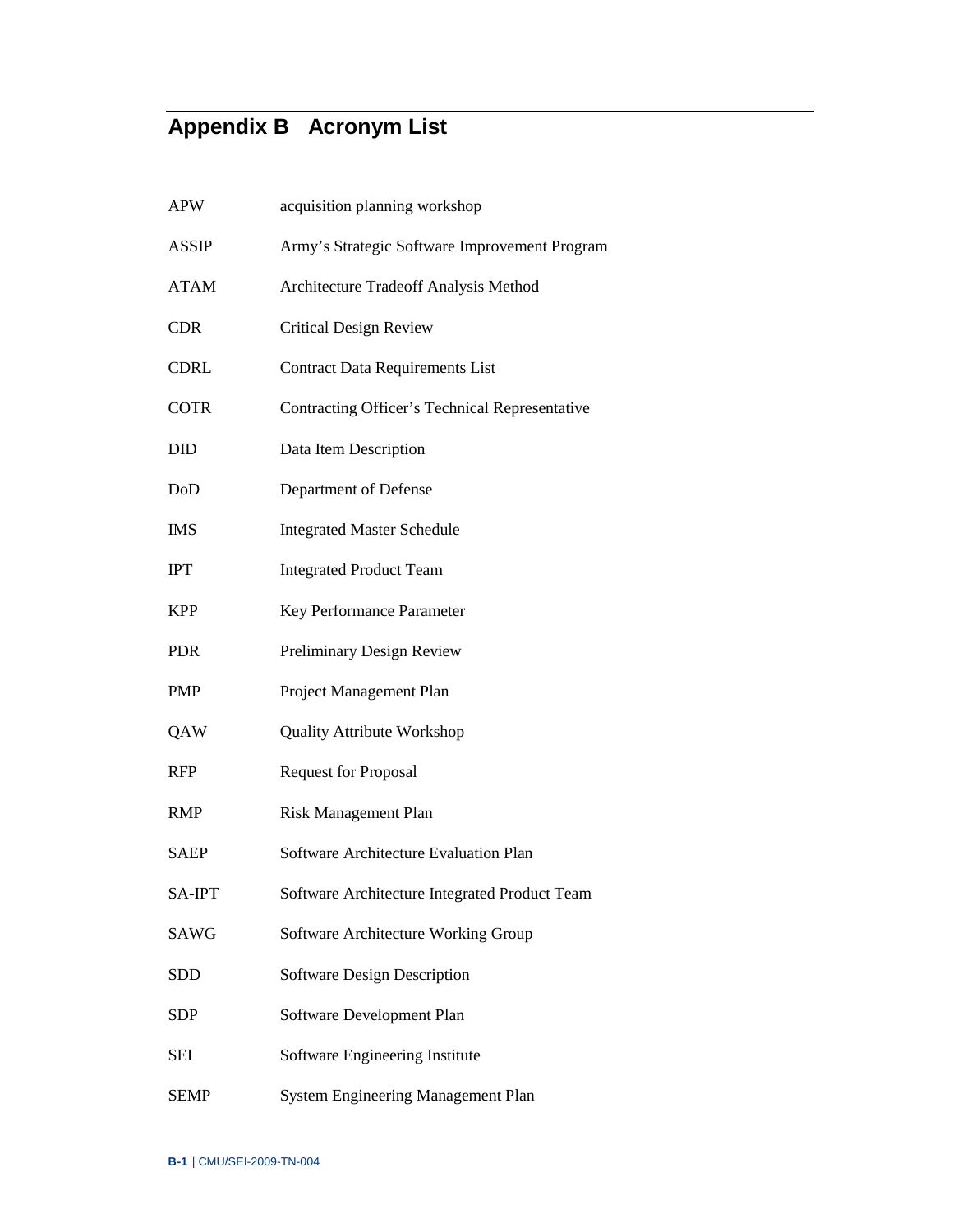- SEP System Engineering Plan
- SOO Statement of Objectives
- SOW Statement of Work
- STP Software Test Plan
- SWARD software architecture description
- TEMP Test and Evaluation Master Plan
- TIM Technical Interchange Meeting